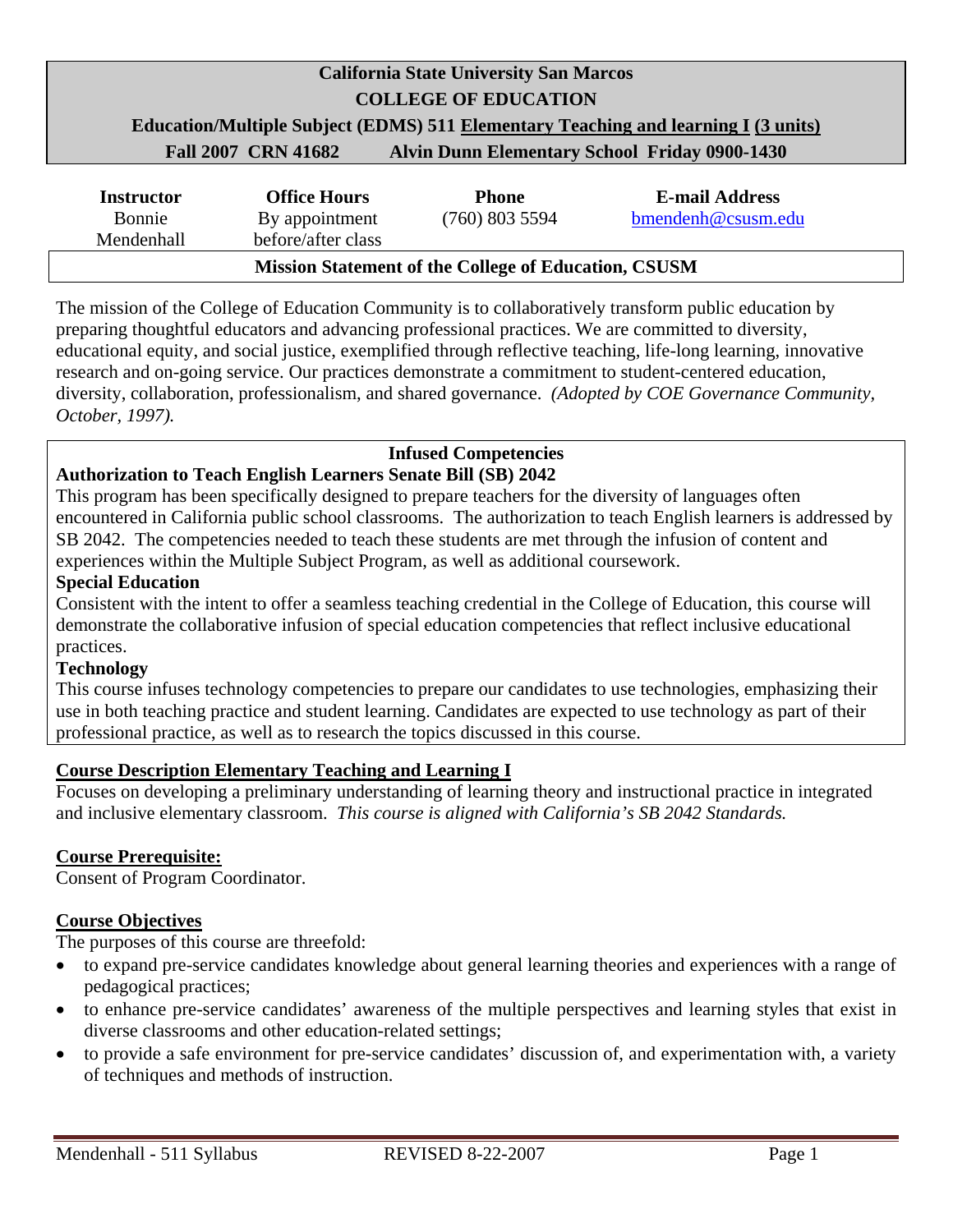## **Teacher Performance Expectation (TPE) Competencies**

The course objectives, assignments, and assessments have been aligned with the CTC standards for Multiple Subject Credential. This course is designed to help teachers seeking a California teaching credential to develop the skills, knowledge, and attitudes necessary to assist schools and district in implementing effective programs for all students. The successful candidate will be able to merge theory and practice in order to realize a comprehensive and extensive educational program for all students. You will be required to formally address the following TPE in this course.

TPE 6d – Engaging and supporting all learners (Student Study Team Assignment)

## **California Commission on Teacher Credentialing and the CA TPA**

The California Commission on Teacher Credentialing (CCTC), along with ETS and the educational community, has developed the CA TPA. This performance assessment measures the domains of the Teaching Performance Expectations (TPEs) that describe what California teachers need to know and be able to do before being recommended for a Preliminary Credential. Your teacher preparation program will introduce you to the TPEs and will give you multiple opportunities to become familiar with them.

You will be required to formally address the following TPE in this course.

Task 1: Principles of Content-Specific and Developmentally Appropriate Pedagogy (Developmentally appropriate pedagogy, assessment practices, adaptation of content for English learners, and adaptation of content for students with special needs)

## **Required Text**

- Grant, Carl. A. & Gillette, Maureen. (2005). *Learning to Teach Everybody's Children: Equity, Empowerment and Education that is Multicultural.* Thomson & Wadsworth.
- Tomlinson, Carol Ann. (1999). *The Differentiated Classroom: Responding to the needs of all learners.* Alexandria, VA: Association for Supervision and Curriculum Development. (Available as an e-book online.)
- Turnbull A., Turnbull, R. & Wehmeyer, M.L. (2007). *Exceptional Lives: Special Education in Today's Schools, 5th Ed*. Upper Saddle River, New Jersey: Pearson, Merrill Prentice Hall.
- Villa, R. A. and Thousand, J. S. (2005). *Creating an Inclusive School (2nd ed.).* Alexandria, VA: Association for Supervision and Curriculum Development.
- Task Stream Electronic Portfolio, Must register and pay fee online prior to first class @ www.TaskStream.com (register for duration of credential program).

## **Recommended Texts**

- Choate, J. S. (2000) *Successful Inclusive Teaching (3rd ed.).* Needham, MA: Allyn & Bacon. Chapters16
- Stephen B. McCarney (2006) *Pre-referral Intervention Manual,* Hawthorne Educational Services

## **Authorization to Teach English Learners**

This credential program has been specifically designed to prepare teachers for the diversity of languages often encountered in California public school classrooms. The authorization to teach English learners is met through the infusion of content and experiences within the credential program, as well as additional coursework. Students successfully completing this program receive a credential with authorization to teach English learners. *(Approved by CCTC in SB 2042 Program Standards, August 02)* 

## **Students with Disabilities Requiring Reasonable Accommodations**

Students with disabilities who require reasonable accommodations must be approved for services by providing appropriate and recent documentation to the Office of Disable Student Services (DSS). This office is located in Craven Hall 5205, and can be contacted by phone at (760) 750-4905, or TTY (760) 750-4909. Students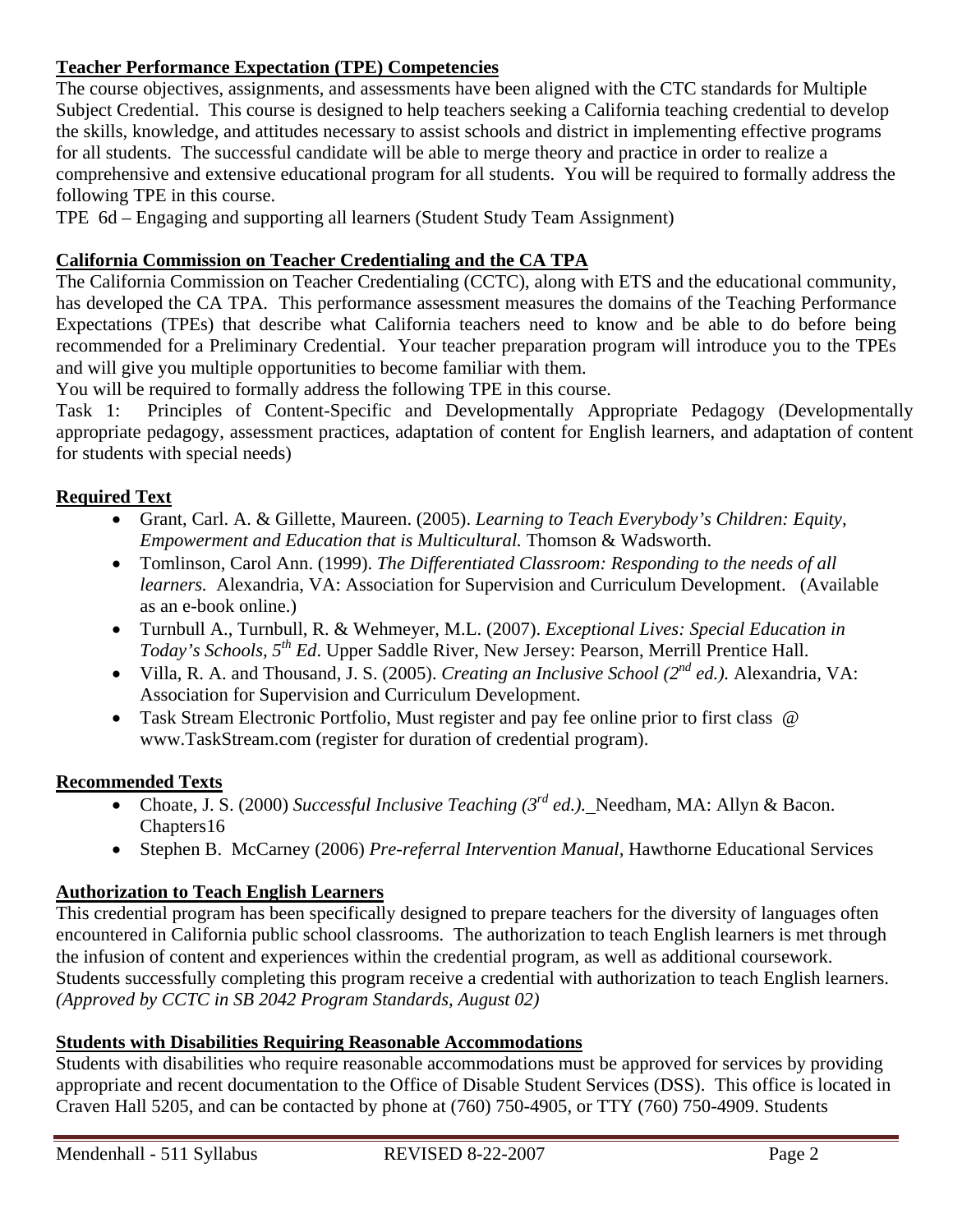authorized by DSS to receive reasonable accommodations should meet with me during office hours in order to ensure confidentiality.

**All University Writing Requirement:** In keeping with the All-University Writing Requirement, all 3 unit courses must have a writing component of at least 2,500 words. This will be met through written reactions and reflections related to assigned readings/assignments.

## **Plagiarism**

As an educator, it is expected that each student will do his/her own work, and contribute equally to group projects and processes. Plagiarism or cheating is unacceptable under any circumstances. If you are in doubt about whether your work is paraphrased or plagiarized see the Plagiarism Prevention for Students website http://library.csusm.edu/plagiarism/index.html. If there are questions about academic honesty, please consult the University catalog.

## **CSUSM Academic Honesty Policy**

- 1. Students will be expected to adhere to standards of academic honesty and integrity, as outlined in the Student Academic Honesty Policy. All written work and oral assignments must be original work. All ideas/materials that are borrowed from other sources must have appropriate references to the original sources. Any quoted material should give credit to the source and be punctuated with quotation marks.
- 2. Students are responsible for honest completion of their work including examinations. There will be no tolerance for infractions. If you believe there has been an infraction by someone in the class, please bring it to the instructor's attention.
- 3. The instructor reserves the right to discipline any student for academic dishonesty in accordance with the general rules and regulations of the university. Disciplinary action may include the lowering of grades and/or the assignment of a failing grade for an exam, assignment, or the class as a whole."
- 4. Incidents of Academic Dishonesty will be reported to the Dean of Students. Sanctions at the University level may include suspension or expulsion from the University.

## **Grading Policy**

- 1. All students will come prepared to class; readings and homework assignments are listed on the dates on which they are due.
- 2. All required work is expected to be on time. One grade level will be deducted for each class meeting for which it is late (e.g., an "A" assignment that is submitted one class session late will be marked down to a "B"). Unless prior instructor approval is secured, assignments will not be accepted three class sessions after which they are due. Exceptions will be handled on a case-by-case basis, as determined by the instructor. All work can be re-submitted for a higher grade with 5 points deducted: 20 point paper deducted to 15, 15 point paper deducted to 10.
- 3. All students will use Times Roman 12 fonts and double spaced on all written work. It is expected that students will proofread and edit their assignments prior to submission. Students will ensure that the text is error-free (grammar, spelling), and ideas are logically and concisely presented. The assignment's grade will be negatively affected as a result of this oversight. Each written assignment will be graded approximately 80% on content and context (detail, logic, synthesis of information, depth of analysis, etc.), and 20% on mechanics (grammar, syntax, spelling, format, uniformity of citation, etc.). All citations, where appropriate, will use American Psychological Association (APA) format. Consult American Psychological Association (APA) Manual, 5<sup>th</sup> edition for citation guidance. There is a requirement of at least 2500 written words for completion of the written assignments.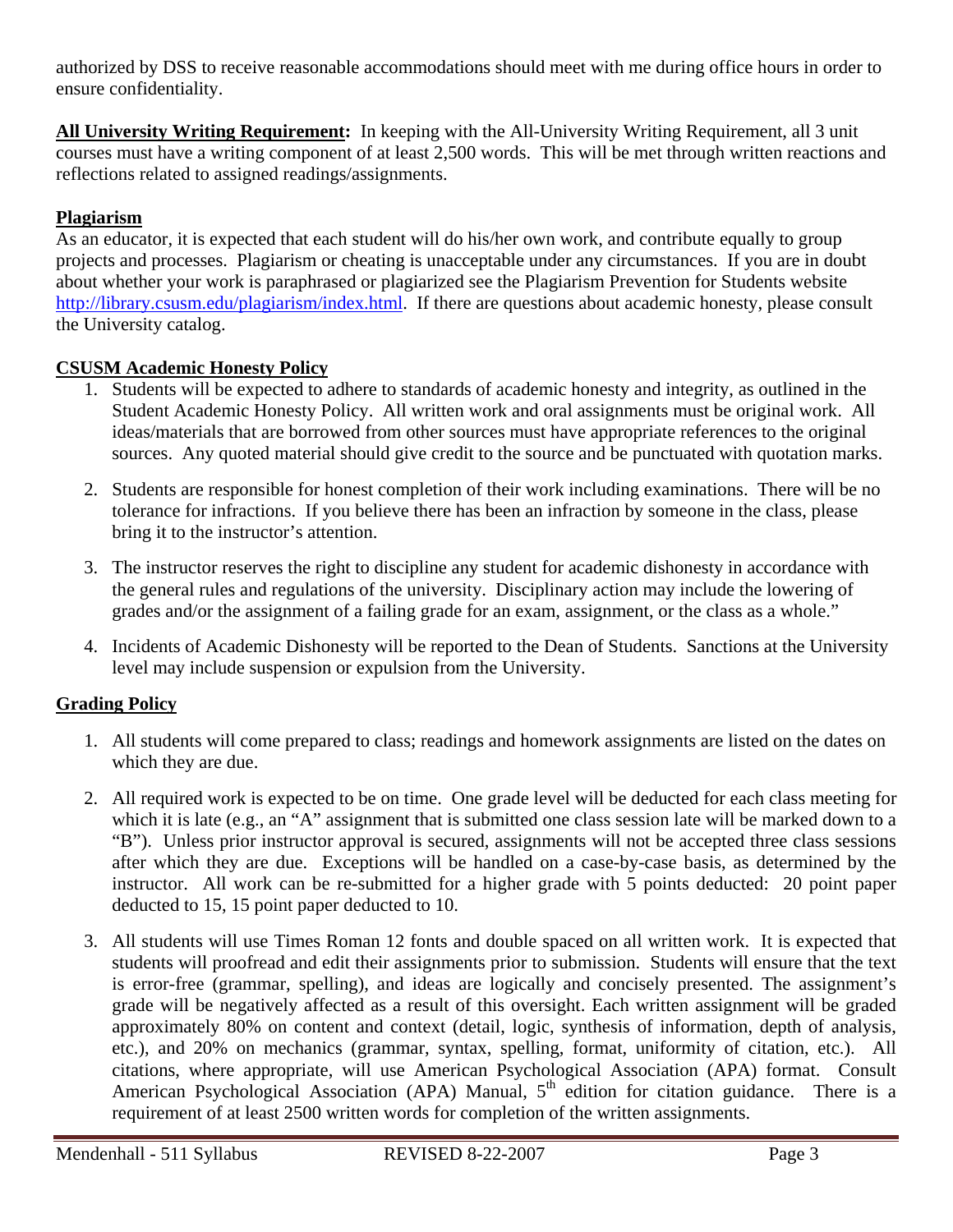- 4. Grading will also include a component of "professional demeanor." Students will conduct themselves in ways that are generally expected of those who are entering the education profession. This includes but is not limited to:
	- On-time arrival to all class sessions;
	- Advance preparation of readings and timely submission of assignments;
	- Respectful participation in all settings (e.g., whole group, small group, in/outside of class);
	- Carefully considered, culturally aware approaches to solution-finding.

### **Course Assignments**

| Classroom management                                                                                                                                                                                                                                                              | 10 points |
|-----------------------------------------------------------------------------------------------------------------------------------------------------------------------------------------------------------------------------------------------------------------------------------|-----------|
| <b>Student Study Team</b>                                                                                                                                                                                                                                                         | 15 points |
| Observation of a student                                                                                                                                                                                                                                                          | 15 points |
| Experiencing diversity                                                                                                                                                                                                                                                            | 15 points |
| Lesson Plan                                                                                                                                                                                                                                                                       | 20 points |
| Presentation of lesson plan                                                                                                                                                                                                                                                       | 5 points  |
| TPE/TPA Assignment                                                                                                                                                                                                                                                                | 20 Points |
| $\mathbf{M}$ and $\mathbf{M}$ are a set of $\mathbf{M}$ and $\mathbf{M}$ are a set of $\mathbf{M}$ and $\mathbf{M}$ are a set of $\mathbf{M}$ and $\mathbf{M}$ are a set of $\mathbf{M}$ and $\mathbf{M}$ are a set of $\mathbf{M}$ and $\mathbf{M}$ are a set of $\mathbf{M}$ an |           |

Note assignments are due whether or not you are present in class that day.

### **Grading Scale**

| $A = 93 - 100$ | $B+=86-89$    | $C_{\pm} = 77 - 79$ |           |                  |
|----------------|---------------|---------------------|-----------|------------------|
| $A = 90-92$    | $B = 83 - 86$ | $C = 73-76$         | $D=60-69$ | $F=59$ or lower. |
|                | $B = 80-82$   | $C = 70-72$         |           |                  |

**If you do not earn a C+ or higher in this course - you must repeat the course to earn your credential.** 

#### **While this syllabus is carefully planned, it may be modified at any time in response to the needs and interests of the class.**

### **College of Education Attendance Policy**

Due to the dynamic and interactive nature of courses in the College Of Education, all students are expected to attend all classes and participate actively. Should the student have extenuating circumstances, s/he should contact the instructor as soon as possible. (*adopted by the COE Governance Community, December, 1997).* **Notification of absences does not allow students to assume they are automatically excused from class or making up missed class.** 

At minimum, a student must attend more than 80% of class time, or s/he may not receive a passing grade for the course at the discretion of the instructor. If a student misses two class sessions they may not be able to receive a grade higher than a "C" or if they are late or leave early for more than three sessions, the highest possible grade earned will be a "C". Any combination of the two students will not receive a grade higher than a C. **If you miss class where group work is being conducted you will have 5 points deducted from your grade on that project.**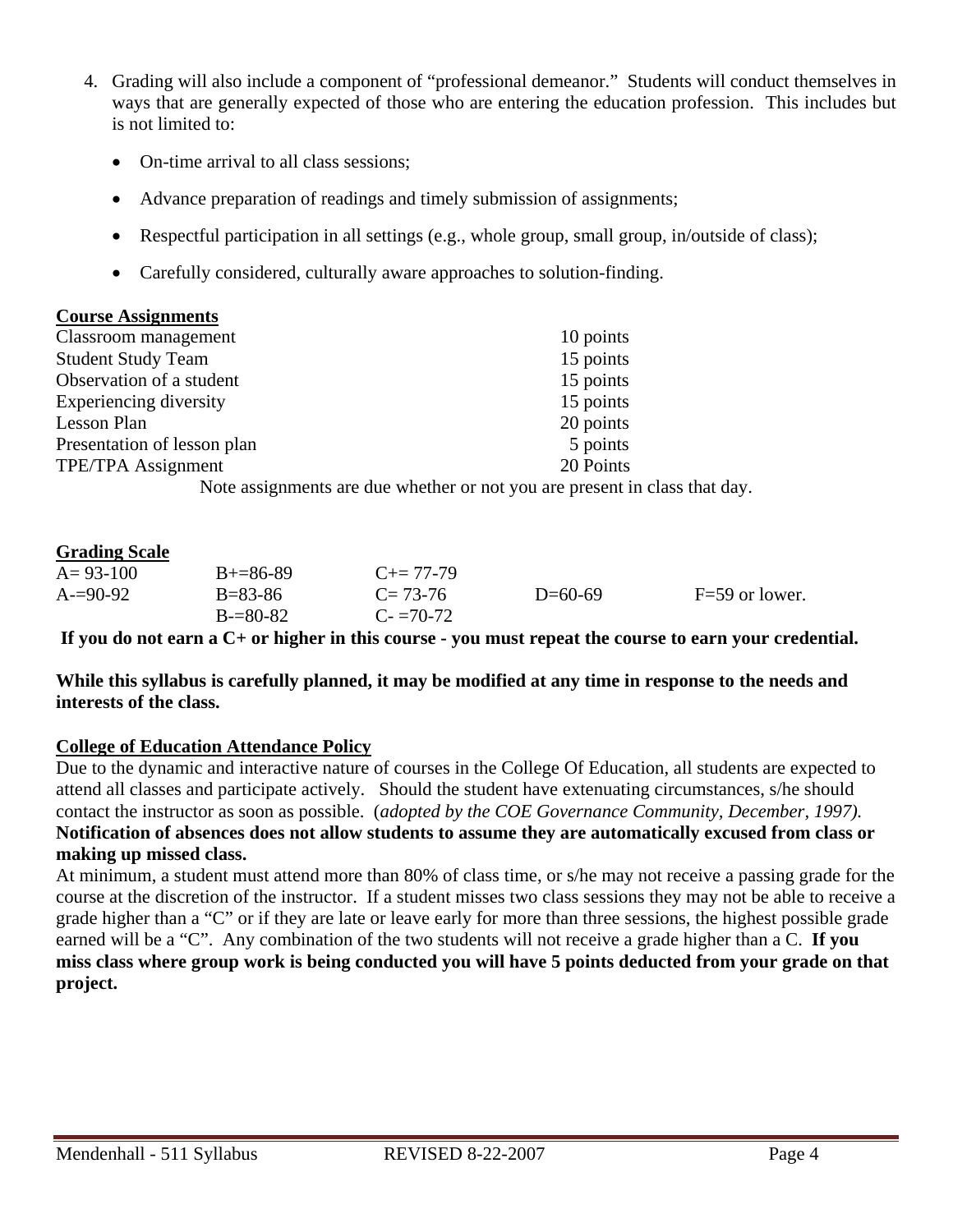| PART 1:<br><b>LANGUAGE STRUCTURE AND</b><br>FIRST- AND SECOND-LANGUAGE<br><b>DEVELOPMENT</b>                                                       | PART 2:<br><b>METHODOLOGY OF BILINGUAL</b><br><b>ENGLISH LANGUAGE</b><br>DEVELOPMENT, AND CONTENT<br><b>INSTRUCTION</b>           | <b>PART 3:</b><br><b>CULTURE AND</b><br><b>CULTURAL DIVERSITY</b>                                   |
|----------------------------------------------------------------------------------------------------------------------------------------------------|-----------------------------------------------------------------------------------------------------------------------------------|-----------------------------------------------------------------------------------------------------|
| I. Language Structure and Use:<br><b>Universals and Differences</b><br>(including the structure of English)                                        | I. Theories and Methods of<br><b>Bilingual Education</b>                                                                          | I. The Nature of Culture                                                                            |
| The sound systems of language<br>А.<br>(phonology)                                                                                                 | Foundations<br>А.                                                                                                                 | Definitions of culture<br>А.                                                                        |
| Word formation (morphology)<br>В.                                                                                                                  | В.<br>Organizational models: What works<br>for whom?                                                                              | В.<br>Perceptions of culture                                                                        |
| C.<br>Syntax                                                                                                                                       | C.<br>Instructional strategies                                                                                                    | C.<br>Intra-group differences (e.g., ethnicity,<br>race, generations, and micro-cultures)           |
| Word meaning (semantics)<br>D.                                                                                                                     | II. Theories and Methods for Instruction<br>In and Through English                                                                | Physical geography and its effects on<br>D.<br>culture                                              |
| Е.<br>Language in context                                                                                                                          | Teacher delivery for both English<br>А.<br>language development and content<br>instruction                                        | Cultural congruence<br>Е.                                                                           |
| Written discourse<br>F.                                                                                                                            | Approaches with a focus on English<br>В.<br>language development                                                                  | II. Manifestations of Culture: Learning<br><b>About Students</b>                                    |
| Oral discourse<br>G.                                                                                                                               | Approaches with a focus on content<br>C.<br>area instruction (specially designed<br>academic instruction delivered in<br>English) | What teachers should learn about their<br>А.<br>students                                            |
| Nonverbal communication<br>Н.                                                                                                                      | Working with paraprofessionals<br>D.                                                                                              | How teachers can learn about their<br>В.<br>students                                                |
| Language Change<br>L.                                                                                                                              |                                                                                                                                   | C. How teachers can use what they learn<br>about their students (culturally<br>responsive pedagogy) |
| II. Theories and Factors in First- and<br><b>Second-Language Development</b>                                                                       | III. Language and Content Area<br><b>Assessment</b>                                                                               | <b>III. Cultural Contact</b>                                                                        |
| Historical and current theories and<br>А.<br>models of language analysis that have<br>implications for second-language<br>development and pedagogy | Purpose<br>А.                                                                                                                     | Concepts of cultural contact<br>А.                                                                  |
| <b>B.</b> Psychological factors affecting first- and<br>second-language development                                                                | Methods<br>В.                                                                                                                     | В.<br>Stages of individual cultural contact                                                         |
| Socio-cultural factors affecting first- and<br>C.<br>second-language development                                                                   | C. State mandates                                                                                                                 | C. The dynamics of prejudice                                                                        |
| Pedagogical factors affecting first- and<br>D.<br>second-language development                                                                      | Limitations of assessment<br>D.                                                                                                   | Strategies for conflict resolution<br>D.                                                            |
| Political factors affecting first- and<br>Е.<br>second-language development                                                                        | <b>Technical concepts</b><br>Е.                                                                                                   | IV. Cultural Diversity in U.S. and CA                                                               |
|                                                                                                                                                    |                                                                                                                                   | Historical perspectives<br>Α.                                                                       |
|                                                                                                                                                    |                                                                                                                                   | Demography<br>В.                                                                                    |
|                                                                                                                                                    |                                                                                                                                   | Migration and immigration<br>C.                                                                     |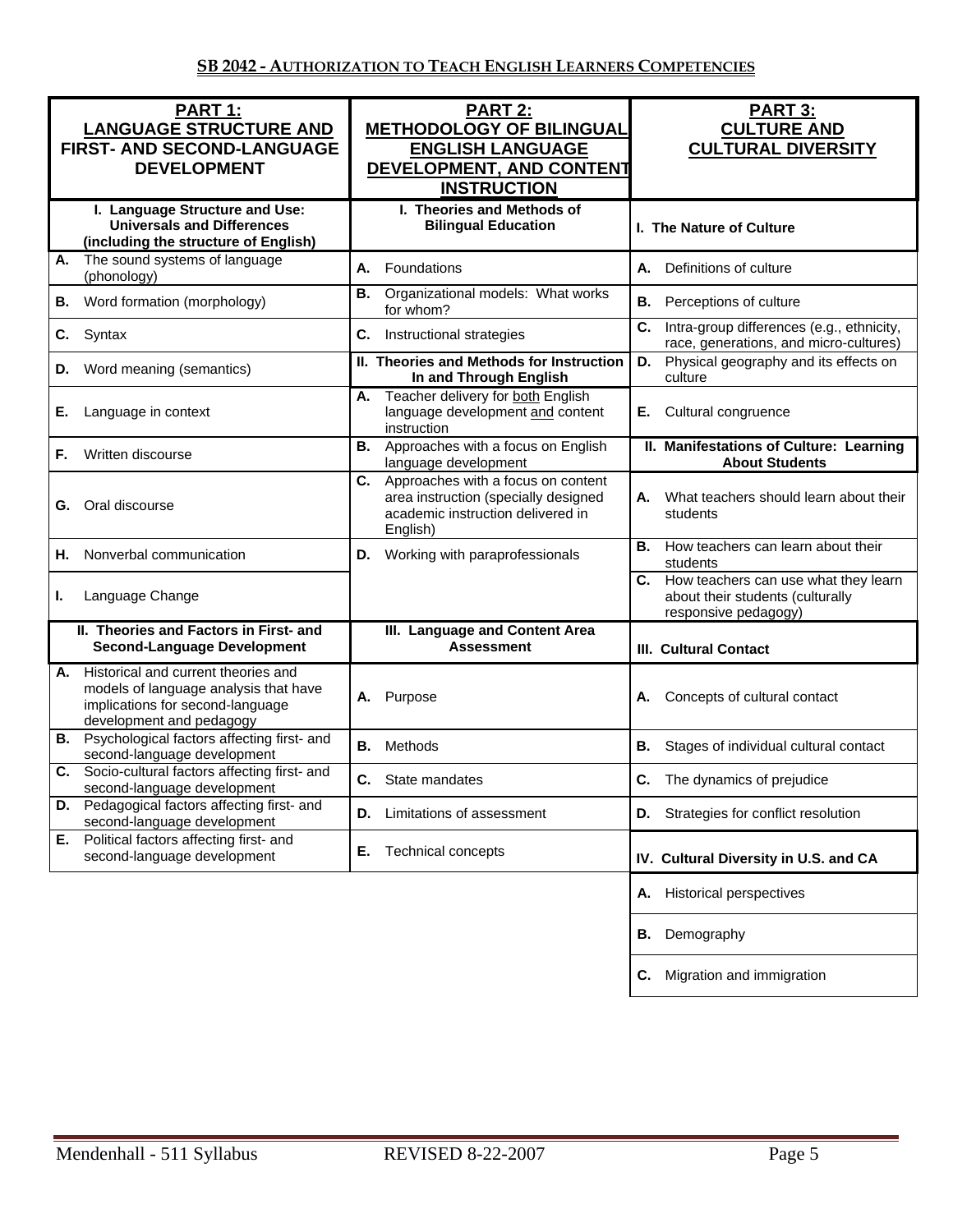#### **Differentiated Lesson Plan 20 points**

Learner Objectives: Teacher candidates will be able to design a lesson that differentiates content, process and product to maximize learning for students with diverse needs.

**Assessment:** In groups of 3-4 teacher candidates will write a universal lesson plan that differentiates content, process, and product for students learning English, students that are accelerated learners, and students with special needs.

**Preparation:** Before beginning assignment teacher candidates read the following resources and demonstrate the ability to complete the prerequisite skills.

| <b>Resources</b>       | Title and necessary information:                                                                  |  |
|------------------------|---------------------------------------------------------------------------------------------------|--|
| <b>Textbooks</b>       | Grant, Carl. A. & Gillette, Maureen. (2005). Learning to Teach Everybody's                        |  |
|                        | Children: Equity, Empowerment and Education that is Multicultural. Thomson &                      |  |
|                        | Wadsworth.                                                                                        |  |
|                        | Chapter 5                                                                                         |  |
|                        | Turnbull A., Turnbull, R. & Wehmeyer, M.L. (2007). <i>Exceptional Lives: Special</i>              |  |
|                        | <i>Education in Today's Schools,</i> $5^{th}$ <i>Ed.</i> Upper Saddle River, New Jersey: Pearson, |  |
|                        | Merrill Prentice Hall.                                                                            |  |
|                        | Villa, R. A. and Thousand, J. S. (2005). Creating an Inclusive School ( $2^{nd}$ ed.).            |  |
|                        | Alexandria, VA: Association for Supervision and Curriculum Development.                           |  |
|                        | Chapters $6 & 7$                                                                                  |  |
| <b>Other Resources</b> | Choate, J. S. (2000) Successful inclusive teaching ( $3^{rd}$ ed.). Needham, MA: Allyn &          |  |
|                        | Bacon. Chapters16                                                                                 |  |
|                        | McCarney, Stephen (2006) Pre-referral Intervention Manual, Hawthorn Educational                   |  |
|                        | Services, Inc.                                                                                    |  |
|                        | Pierangelo, Roger, & Giuliani, George A. (2001). What Every Teacher Should Know                   |  |
|                        | about Students with Special Needs: Promoting Success in the classroom. Champaign,                 |  |
|                        | IL: Research press.                                                                               |  |

#### **Prerequisite skills:**

- Teacher candidates are able to write a lesson plan using the COE lesson format.
- Teacher candidates are able to differentiate curriculum and instruction based on content, process, and product
- Teacher candidates are able to use information about students' readiness range (skills, reading, thinking & information), learning profiles, interests, talents, and culture to differentiate curriculum and instruction (Tomlinson, 1999).
- Teacher candidates are able to identify strategies to meet the needs of:
	- o Students learning English (including differentiation for Beginning, Intermediate, and Advanced levels)
	- o Student that are accelerated learners as referred to by Piergangelo & Giuliani (2001)
	- $\circ$  Students that need special education support under IDEA  $\&$ /or ADA as referred to by Choate (2000), Grant & Gillette (2005), Piergangelo & Giuliani (2001), Turnbull, Turnbull & Wehmeyer (2007). and Villa & Thousand (1995)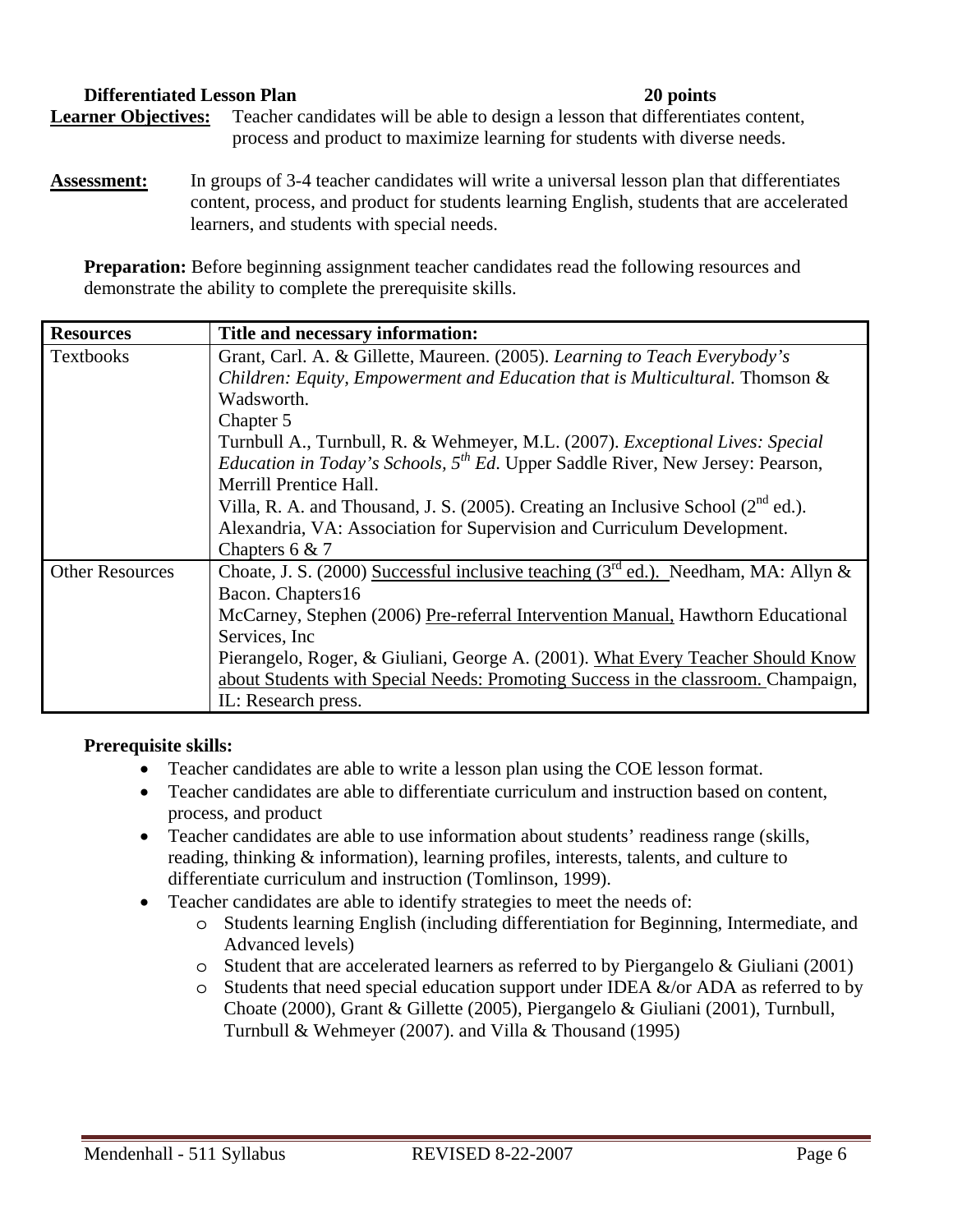## **Task Guidelines**

- 1. Design a lesson plan using COE lesson format.
- 2. Describe what you know about the learners and their context in detail. When describing students that are learning English and their levels of language acquisition, students that are accelerated learners, and students that need special education supports under IDEA &/or ADA include, readiness range (skills, reading, thinking & information), learning profiles, interests, talents, and culture for all students.
- 3. Design a differentiated lesson plan. Consider the lesson you are revising, what content, process and products does the lesson incorporate? How could you revise the lesson to differentiate the content, process, or product for your students learning English, for your accelerated learners and your students with special needs? Address their individual needs based on their readiness (skills, reading, thinking & information), learning profile, interests, talents, and culture.
- 4. Plan Implementation. Accommodations need to be provided with dignity. All students need to feel comfortable and supported to maximize learning. What will you do to create an environment so the whole community values differentiation?
- 5.

## **Lesson Plan Format**

## **I. CONSIDERATIONS BEFORE THE LESSON**

#### **Facts about the Learners**

Who are my students and how do they learn?

What forms of communication do my students use?

#### **Content/Context**

Content area(s) or discipline(s)

Grade level(s)

Content standards addressed

Lesson's Objectives

Prior knowledge and skills

### **Product/Assessments**

In what varied authentic ways will students demonstrate accomplishment of the objectives?

What criteria will you use to judge students' success for each objective?

### **Management/Discipline Considerations**

What materials and resources are needed?

How will you incorporate technology?

How will you handle the room arrangement?

How will you handle student grouping?

How will you handle student transitions and misbehavior?

## **II. OPENING THE LESSON/** *INTO*

Anticipatory Set - How will you motivate and focus students?

## **III.** PROCESS/STEPS OF INTRUCTION/ *THROUGH*

## **A. Teacher Input**

- 1. How will you describe and model skills?
- 2. How will you provide examples and non-examples?
- 3. How will teach to the objective(s)?
- 4. How will you actively involve all students?
- 5. What will the teacher do?
- 6. What will the student do?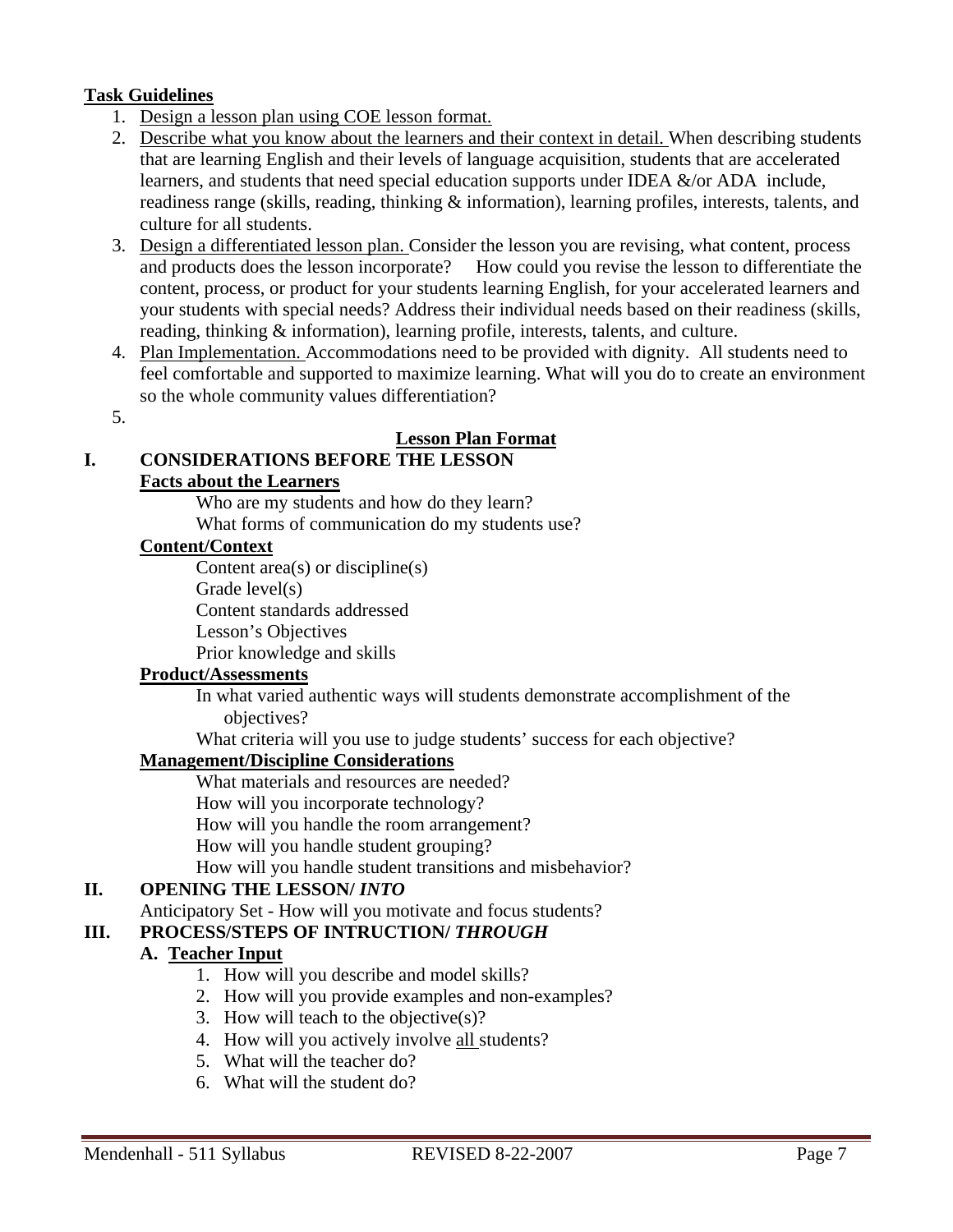## **B. Guided Practice**

- 1. How will students practice alone?
- 2. How will you check for understanding?
- 3. What will your interventions consist of if the objectives are not being met?

## **C. Independent Practice/Formative Assessment**

What benchmark criteria will you look for to assess if students are meeting the objectives?

## **D. Closure/Summative Assessment**

 How will you have students summarize their learning? How will you assess students have met the objectives?

## **IV. AFTER THE LESSON/***BEYOND*

## **A. Transfer**

How will your structure opportunities for students to continue practice and transfer learning?

### **B. Reflection**

- 1. What went well in the lesson and was it relevant and worthwhile?
- 1. What evidence do you have that the lesson went well?
- 2. What changes will you make to enhance learning?
- 3. What benefits do these changes have for the students and your effectiveness as a teacher?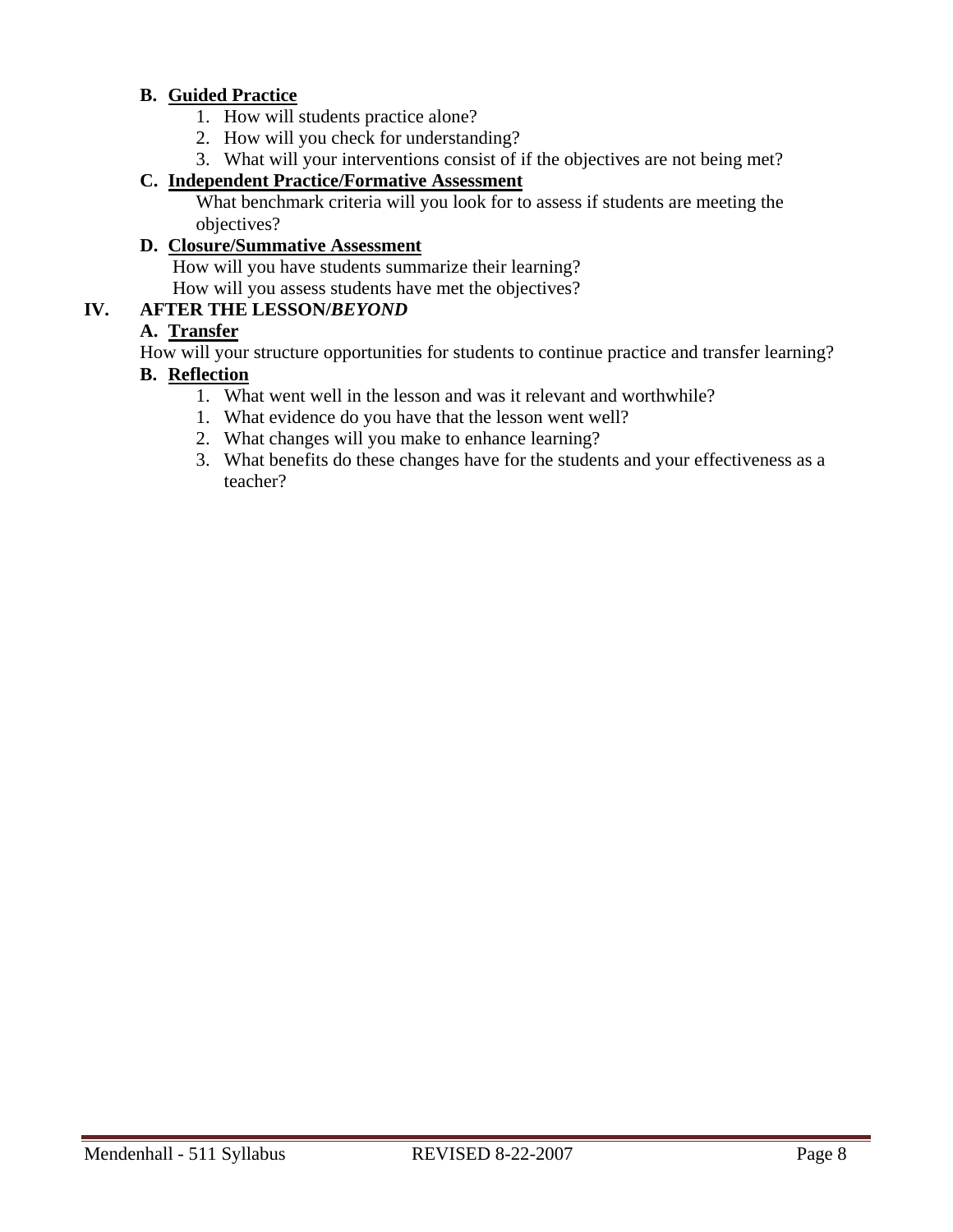### **Universal Backwards Lesson Design**

|                                | WHAT?                                                       |                                                                                                                                                                                                                                                                                                                                                                                                                                                                                                                                    |  |
|--------------------------------|-------------------------------------------------------------|------------------------------------------------------------------------------------------------------------------------------------------------------------------------------------------------------------------------------------------------------------------------------------------------------------------------------------------------------------------------------------------------------------------------------------------------------------------------------------------------------------------------------------|--|
| <b>BEFORE</b><br><b>LESSON</b> | $\bullet$<br>$\bullet$<br>$\bullet$<br>$\bullet$            | Facts about the learner<br>Content/Context<br>Product/Assessment<br>Management/Discipline considerations                                                                                                                                                                                                                                                                                                                                                                                                                           |  |
|                                | I<br>$\mathbf N$<br>T<br>$\Omega$                           | Anticipatory set                                                                                                                                                                                                                                                                                                                                                                                                                                                                                                                   |  |
| <b>DURING</b><br><b>LESSON</b> | T<br>H<br>$\mathbf R$<br>$\Omega$<br>$\mathbf{U}$<br>G<br>H | <b>Teacher Input</b><br><b>Direct Instruction</b><br>$\circ$<br>Modeling<br>$\circ$<br>Exemplars/Non-Exemplars<br>٠<br>Demonstration<br>$\blacksquare$<br>Guided Practice/Progress Modeling<br>Scaffolds and Supports<br>$\circ$<br>Monitor and Adjust, if needed<br>O<br>Check for understanding<br>O<br><b>Independent Practice/Formative Assessment</b><br><b>Benchmark Criteria for Assessment</b><br>$\circ$<br>Closure/Summative Assessment<br>Students summarize learning<br>$\circ$<br>Check that objectives were met<br>O |  |
|                                | B<br>E<br>Y<br>$\mathbf O$<br>$\mathbf N$<br>D              | Transfer<br><b>Extension Activities</b><br>$\circ$<br><b>Research Projects</b><br>Home Fun<br>٠<br><b>Enrichment Activities</b><br>٠                                                                                                                                                                                                                                                                                                                                                                                               |  |
| <b>AFTER</b><br><b>LESSON</b>  |                                                             | Reflection<br>Successes to repeat<br>$\circ$<br>Revisions to make<br>$\circ$                                                                                                                                                                                                                                                                                                                                                                                                                                                       |  |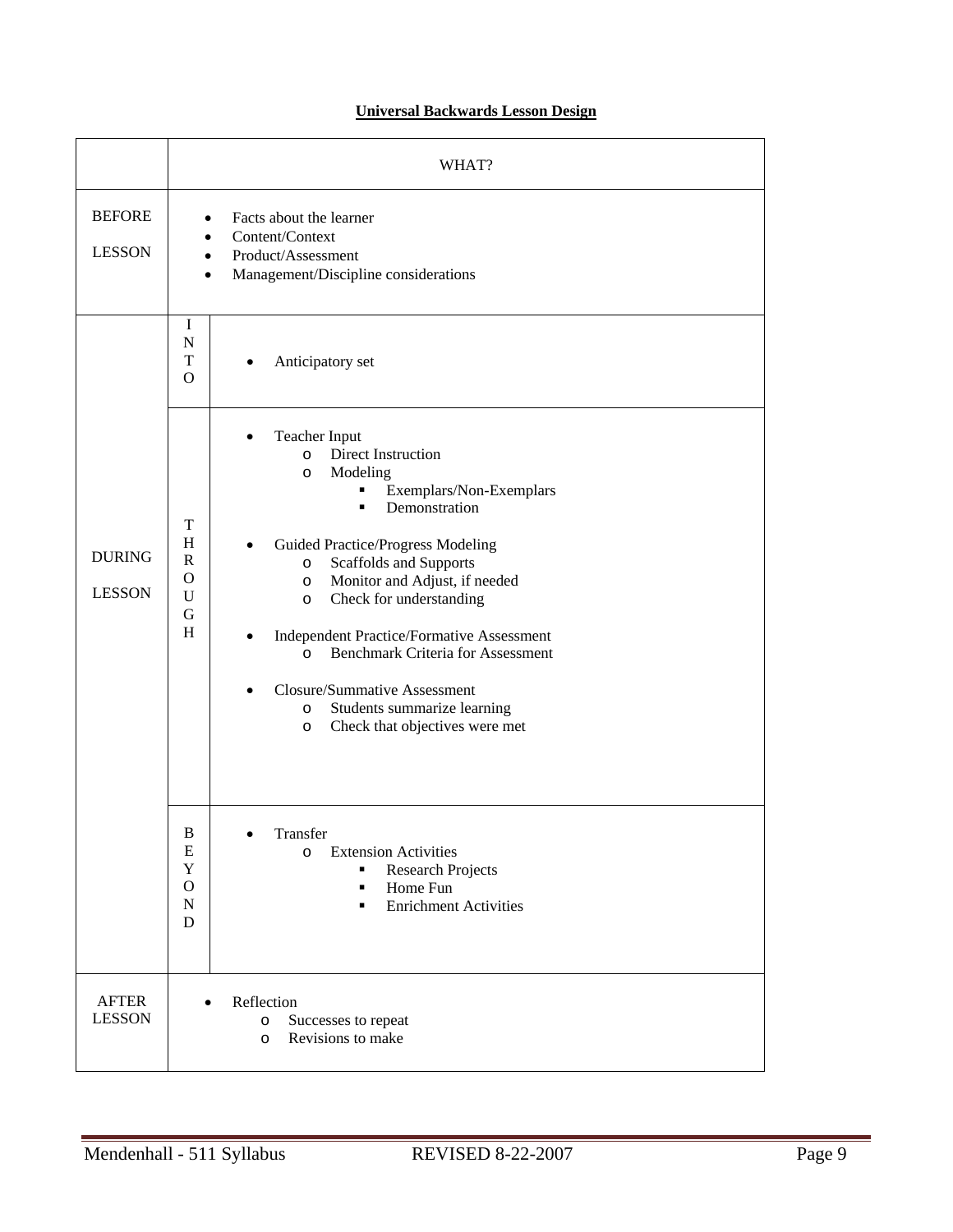#### **Differentiated Lesson Plan Graphic Organizer**

| Student identification:              |  |
|--------------------------------------|--|
| explanation of the students          |  |
| abilities and challenges             |  |
| Identified content that is different |  |
| for this student                     |  |
|                                      |  |
| Different strategies to be used      |  |
|                                      |  |
| Different assessment                 |  |
|                                      |  |

#### **Students with Special Needs, GATE, and EL**

| Differentiated Lesson Plan Rubric                                |                                                                                                                                                        |                                                                                                                                                      |                                                                                                                                                                         |                               |  |
|------------------------------------------------------------------|--------------------------------------------------------------------------------------------------------------------------------------------------------|------------------------------------------------------------------------------------------------------------------------------------------------------|-------------------------------------------------------------------------------------------------------------------------------------------------------------------------|-------------------------------|--|
| <b>Elements</b>                                                  | <b>Beginning to Meet</b><br><b>Expectations</b><br>1 point                                                                                             | <b>Approaching</b><br><b>Expectations</b><br>2 points                                                                                                | <b>Meets Expectations</b><br>4 points                                                                                                                                   | <b>Total</b><br><b>Points</b> |  |
| <b>Facts About Learners</b>                                      | Identify number of<br>students that have<br>specific learning needs.                                                                                   | Describe each students'<br>readiness range (skills,<br>reading, thinking &<br>information), learning<br>profiles, interests,<br>talents, and culture | Identify the students<br>educational implications<br>based on their label and<br>their readiness range,<br>learning profiles,<br>interests, talents, and<br>culture     |                               |  |
| <b>Content of the lesson</b>                                     | The learning objectives<br>do not directly correlate<br>to the content standards.                                                                      | There is some learning<br>that directly relates to<br>the selected content<br>standards for the grade<br>level.                                      | Content taught clearly<br>matches the content<br>standards that are<br>specific for the grade<br>level.                                                                 |                               |  |
| <b>Assessments</b>                                               | The assessments do not<br>measure the learning<br>objectives.                                                                                          | Assessments are not<br>directly related to the<br>content standards but are<br>content standards based.                                              | The assessments clearly<br>measure the learning<br>objectives and content<br>standards appropriate<br>for the grade level.                                              |                               |  |
| <b>Anticipatory set</b><br><b>Instruction</b>                    | Vague anticipatory set<br>without direct<br>connection to the<br>objectives. Instruction<br>is not engaging for<br>cognitive level of the<br>students. | Anticipatory set and<br>objectives are not<br>clearly related.<br><b>Instruction involves</b><br>some engagement of<br>learners.                     | Anticipatory set matches<br>learning objectives and<br>instruction. Instruction<br>is engaging and involves<br>all learners.                                            |                               |  |
| <b>Instruction and guided</b><br>practice<br><b>Total Points</b> | Little engagement by the<br>students during direct<br>instruction. Guided<br>practice is weak with<br>some checking for<br>understanding.              | Parts of the instruction<br>are engaging with some<br>guided practice related<br>to the lesson.                                                      | Instruction is engaging<br>and is related to the<br>content standards.<br>Guided practice is<br>directly related to the<br>lesson and reinforces<br>direct instruction. |                               |  |

#### **Differentiated Lesson Plan Rubric**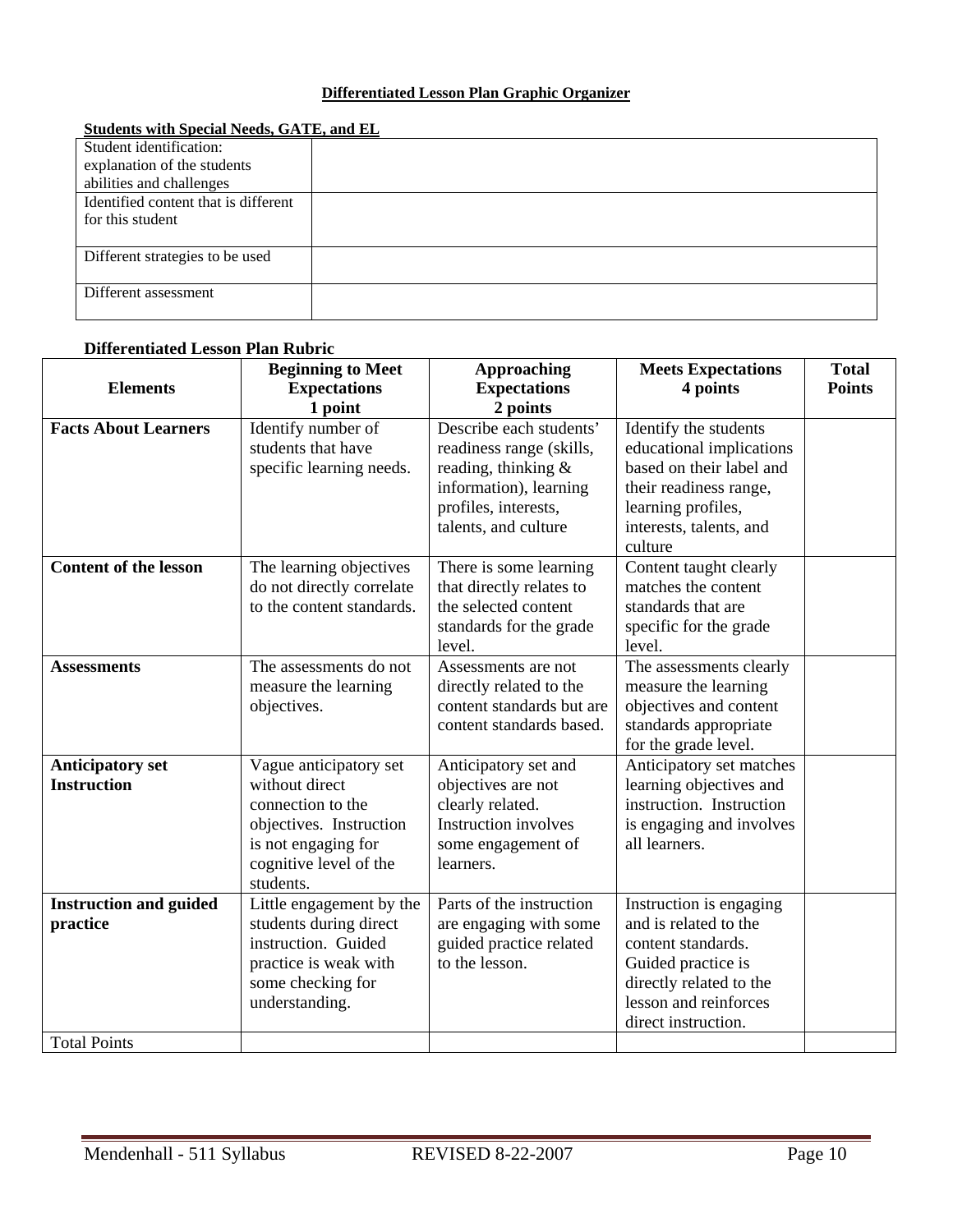## **GROUP PRESENTATION OF LESSON PLAN 5 points**

**Learner Objectives:** To provide all students with knowledge and understanding of the importance of engaging students in each segment of the lesson for optimum learning. To provide all students an opportunity to increase their ability to reflect on the importance of all segments of a lesson plan.

**Assessment:** Working with their small group each student will be assessed by their presentation skills, engagement of the class, ability to check for understanding, ability to present as a group (equal time), and written outline of the presentation. This presentation will be no more than 15 minutes.

| Resource(s): | Title and necessary information:                                           |
|--------------|----------------------------------------------------------------------------|
| Textbooks    | Grant, Carl. A. & Gillette, Maureen. (2005). Learning to Teach Everybody's |
|              | Children: Equity, Empowerment and Education that is Multicultural. Thomson |
|              |                                                                            |
|              | Wadsworth. Chapter $3 & 4$                                                 |

## **TASKS AND GUIDELINES**

### **Objectives**

- Each group will present a portion of the lesson they designed.
- The students not presenting will be able to critique and the class will discover the most effective presentation of each segment of a lesson using the reflective process.

#### **Prerequisite skills:**

- Clearly understand the importance of each section of their lesson to use as a presentation.
- Ability to work with their group to determine equal presentation of the lesson plan segment.

#### **Lesson segments to be presented:**

- Considerations before the lesson: Product/assessment, Management/discipline considerations
- Opening the lesson/into: anticipatory set
- Process/steps of instruction/ through: Teacher input, guided practice, independent practice/formative assessment, and closure/ summative assessment
- After the lesson/beyond: reflection

#### **Presentation Rubric: 5 points**

| <b>Element</b>       | <b>Developing</b>    | <b>Meets Expectations</b>  | <b>Exceeds Expectations</b> | <b>Total</b> |
|----------------------|----------------------|----------------------------|-----------------------------|--------------|
|                      | 0 point              | $1/2$ point                | 1 points                    |              |
| <b>Presentation</b>  | Appears to be        | Presents with little       | Clearly presents the        |              |
| skills               | confused about the   | knowledge of the groups    | segment of the lesson       |              |
|                      | presentation         | presentation               |                             |              |
| <b>Engagement of</b> | Does not have any    | Some engagement            | Class is actively           |              |
| the class            | engagement of the    |                            | engaged                     |              |
|                      | class                |                            |                             |              |
| <b>Checking for</b>  | Uses poor techniques | Has a few techniques to    | Continually uses            |              |
| understanding        | to see if class is   | use to see if the class is | appropriate techniques      |              |
|                      | understanding        | understanding              | to check for                |              |
|                      |                      |                            | understanding               |              |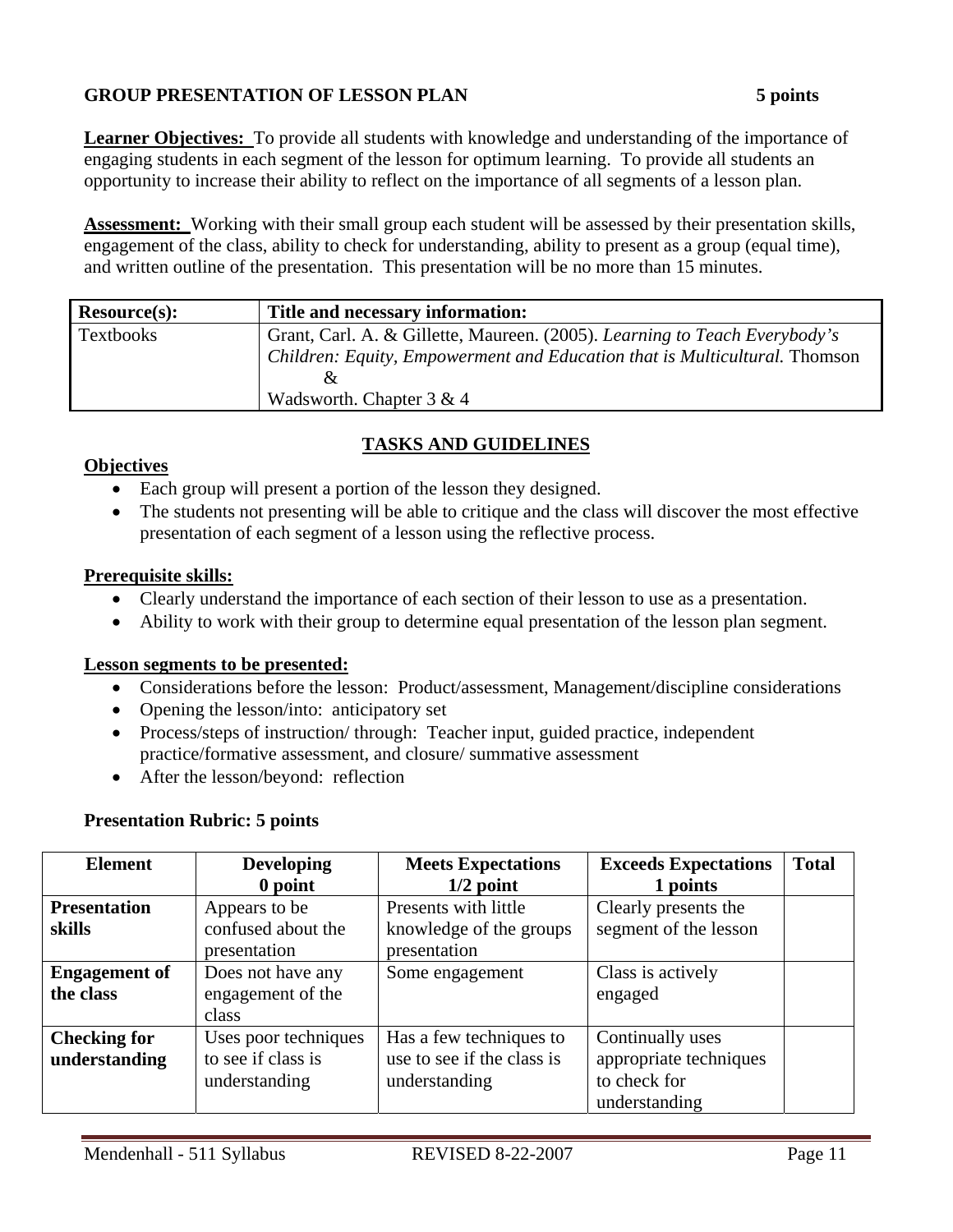| <b>Equal time for</b><br>presentation | Does not present<br>equal portions of the<br>segment | Presents $\frac{1}{2}$ of what others<br>in the group presents | Presents equal amount<br>of time.                |  |
|---------------------------------------|------------------------------------------------------|----------------------------------------------------------------|--------------------------------------------------|--|
| <b>Outline of</b><br>presentation     | Few details in the<br>outline                        | Has some details of the<br>presentation                        | Complete outline with<br>clearly defined details |  |
| <b>Total points</b>                   |                                                      |                                                                |                                                  |  |

## **Student Study Team (SST) Process 20 points**

- **Learner Objectives:** Knowledge and skill in conducting and participating in the Student Study Team general education pre-referral process
- **Assessment:** Teacher candidates apply their knowledge of the SST processes completing the SST packet and participate in the simulated SST. Interview a teacher to assist in the understanding of the process. A one page reflection paper by each student will be turned in after participating in the simulated SST. **Students who do not participate in the group preparation or simulation will have 5 points deducted from their grade.**

| <b>Resource(s):</b>    | Title and necessary information:                                                       |  |
|------------------------|----------------------------------------------------------------------------------------|--|
| Textbooks              | Grant, Carl. A. & Gillette, Maureen. (2005). Learning to Teach Everybody's             |  |
|                        | Children: Equity, Empowerment and Education that is Multicultural. Thomson             |  |
|                        | &                                                                                      |  |
|                        | Wadsworth. Chapter 5                                                                   |  |
|                        |                                                                                        |  |
|                        | Villa, R. A. and Thousand, J. S. (2005). Creating an Inclusive School ( $2^{nd}$ ed.). |  |
|                        | Alexandria, VA: Association for Supervision and Curriculum Development.                |  |
| <b>Other Resources</b> | Choate, J.S. (2000) Successful inclusive teaching: Proven ways to detect and           |  |
|                        | correct special needs ( $3rd$ ed.) Boston: Allyn & Bacon. (ISBN 0-205-30621-7)         |  |
|                        | Chapter $1 & 16$                                                                       |  |
| Web site               | Visit a web site to learn more about the child you have selected                       |  |

## **TASK AND GUIDELINES**

### **Objectives**

- demonstrate knowledge of the use of the SST model
- recognize the various roles of the SST members
- examine support options for students based upon their unique individual characteristics
- understand the use of pre-referral strategies and interventions to assist the child in class
- clarify the initial procedures involved in identifying students for special education support

## **Preparation**

• Complete the Pre-referral/Triad packet with observed characteristics of the student's behavior and learning or behavioral challenges, how the child's characteristics affect school performance, and possible strategies for supporting the student. (use Pre-referral Intervention Manual for reference)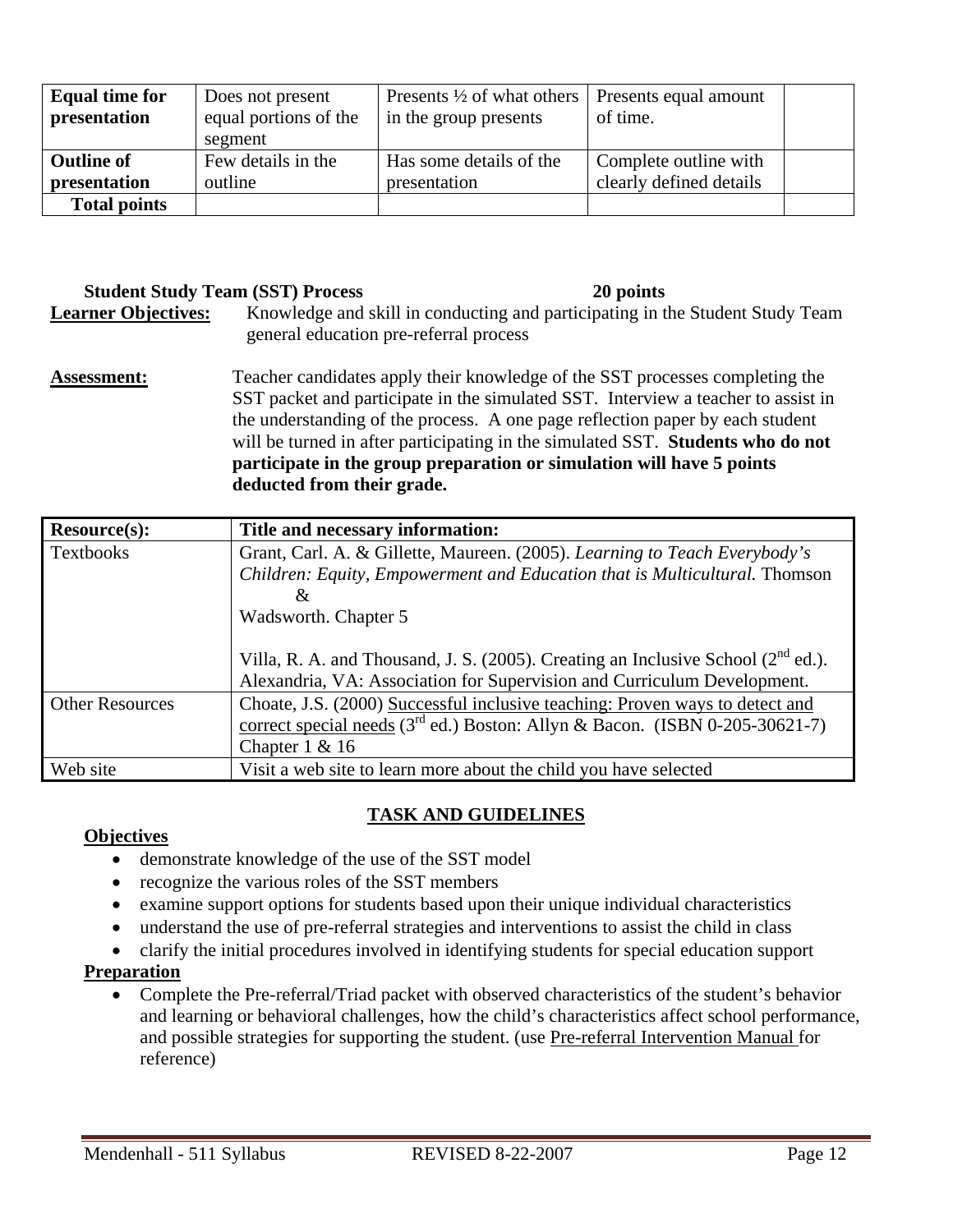- Interview a teacher to understand the process at that school. The interview will be part of the one page reflection paper. (Questions and interview notes will be turned in with the one page reflection paper.)
- In groups of 4 meet with your Triad model and discuss your student. (teacher, facilitator, parent, and referring teacher)
- Complete the SST Summary Sheet with each column filled out in items that would be covered in an SST.
- Part of the packet will address the needs of the child that your group created as well as information from your text books and web sites you visited to complete your understanding of your child and areas that you need to address as a teacher. The web sites will provide information about the challenging student characteristic and strategies for supporting the student.
- Write a one page reflection responding to the following information:
	- 1. You're rational for inclusive educational opportunities for all students.
	- 2. How would the Triad/pre-referral assist you as a teacher?
	- 3. What principles of universal design guided your decisions for differentiating instruction?
	- 4. What your role as a teacher would be prior to attending an SST with your student.
	- 5. How you will prepare for an SST meeting as a teacher.
	- 6. Interview with a teacher: how this process supports them and how you see SST supporting you as a teacher.

| <b>Element</b>                                                                                                  | Developing                                                                                                                       | <b>Meets Expectations</b>                                                                                                                                                    | <b>Exceeds Expectations</b>                                                                                                                                                                                                                    | <b>Total</b> |
|-----------------------------------------------------------------------------------------------------------------|----------------------------------------------------------------------------------------------------------------------------------|------------------------------------------------------------------------------------------------------------------------------------------------------------------------------|------------------------------------------------------------------------------------------------------------------------------------------------------------------------------------------------------------------------------------------------|--------------|
|                                                                                                                 | 1 point                                                                                                                          | 2 points                                                                                                                                                                     | 4 points                                                                                                                                                                                                                                       |              |
| <b>Completion of the</b><br>Pre-referral<br>process.                                                            | Packet complete.                                                                                                                 | Packet complete but does<br>not show support of all the<br>components of the SST<br>process.                                                                                 | Completed packet with direct<br>support using all the components<br>of the SST process.                                                                                                                                                        |              |
| <b>Understands child</b><br>and parent as<br>indicated on the<br>parent conference<br>and student<br>interview. | The parent<br>conference and needs<br>of the child are not<br>clear.                                                             | The student's strengths,<br>needs, language and culture<br>are understood and are<br>addressed in the triad<br>conference.                                                   | The student's strengths, needs,<br>language, and culture are<br>understood and can incorporate the<br>child's life outside of the school<br>into the triad conference. Clear<br>understanding of the child (web<br>sites, text book reference) |              |
| Development of<br>interventions is<br>found in the pre-<br>referral triad<br>summary sheet.                     | The strategies are<br>vague and not<br>appropriate for the<br>student to be<br>successful.                                       | The strategies somewhat<br>demonstrates an<br>understanding of the<br>students uniqueness with the<br>ability to be successful.                                              | The strategies recommended<br>support the student's uniqueness<br>and addresses the student's<br>strengths and needs for academic,<br>social/emotional, and physical<br>objectives.                                                            |              |
| <b>Completion of the</b><br><b>SST</b> summary sheet<br>addressing the areas<br>needed from the<br>checklist.   | Few areas are<br>addressed based on<br>the students needs.                                                                       | Some of the areas are<br>addressed to assist the<br>student.                                                                                                                 | All areas are addressed appropriate<br>to the students needs both<br>academically and behaviorally.                                                                                                                                            |              |
| <b>Resources and</b><br>reflection.<br><b>Total points</b>                                                      | The web site and<br>teacher interview<br>give a brief summary<br>and reflection<br>without support of<br>the identified student. | The web site and teacher<br>interview summarized for<br>the majority of the paper.<br>There is little reflection on<br>how this information will<br>assist you as a teacher. | The web site and teacher interview<br>has a brief summary but the<br>personal reflection demonstrates<br>and supports your knowledge of<br>the child and what strategies you<br>would use as a teacher.                                        |              |
|                                                                                                                 |                                                                                                                                  |                                                                                                                                                                              |                                                                                                                                                                                                                                                |              |

#### **Student Study Team (SST) Rubric**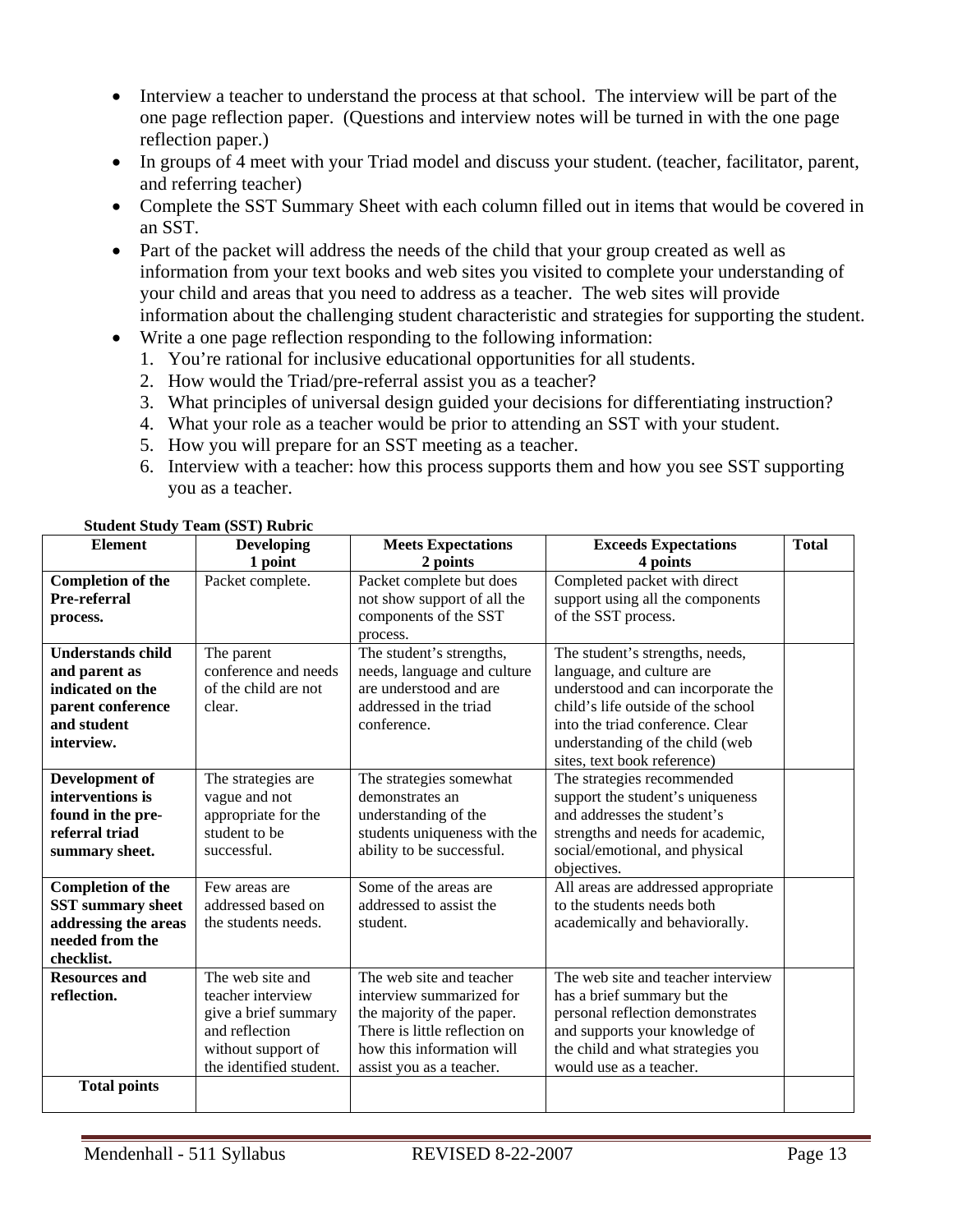#### **Observation – Child in the classroom 15 points**

**Learner Outcomes:** Teacher candidates will:

- apply their knowledge of professional observation skills, including identification of major characteristics of the learning and social behaviors of typical and atypical students
- differentiate between professional and unprofessional observation skills
- record what they observe by identifying the students educational needs
- write up their observation notes with recommendations for curriculum and instructional implications

Assessment: Teacher candidates will apply their knowledge of professional observation skills and curriculum and instructional strategies

- 1) to observe a student
- 2) take objective notes on the student's behavior, and
- 3) write up a report summarizing the observation and make educational recommendations for the student.

| <b>Resources</b>       | Title and necessary information:                                               |  |  |
|------------------------|--------------------------------------------------------------------------------|--|--|
| <b>Textbooks</b>       | Grant, Carl. A. & Gillette, Maureen. (2005). Learning to Teach                 |  |  |
|                        | Everybody's                                                                    |  |  |
|                        | Children: Equity, Empowerment and Education that is Multicultural.             |  |  |
|                        | Thomson $&$                                                                    |  |  |
|                        | Wadsworth.                                                                     |  |  |
|                        | Chapter $3,4,5$                                                                |  |  |
|                        |                                                                                |  |  |
|                        | Turnbull A., Turnbull, R. & Wehmeyer, M.L. (2007). Exceptional Lives:          |  |  |
|                        | Special Education in Today's Schools, $5^{th}$ Ed. Upper Saddle River, New     |  |  |
|                        | Jersey: Pearson, Merrill Prentice Hall.                                        |  |  |
|                        | pp. 252-253, 321 & 417                                                         |  |  |
| <b>Other Resources</b> | Choate, J. S. (2004) Successful inclusive teaching $(4^{rd}$ ed.) Needham, MA: |  |  |
|                        | Allyn & Bacon. Chapters 1-3                                                    |  |  |
|                        |                                                                                |  |  |
| Internet               | Tomlinson, Carol Ann. (1999). The Differentiated Classroom: Responding         |  |  |
| Resources              | to the needs of all learners. Alexandria, VA: Association for Supervision      |  |  |
|                        | and Curriculum Development. ISBN #0-87120-342-1 (Available free                |  |  |
|                        | through CSUSM ebooks library.)                                                 |  |  |

### **Task Guidelines**

1. Identify a student to observe.

Chose a child that represents a non regular education student: English Learner, student that is an accelerated learner, student that has a special education label under IDEA or ADA, or has participated in a SST)

Make sure the teacher understands that you are not helping in the classroom during this observation.

2. Observe the student for 60 minutes (must include learning activities)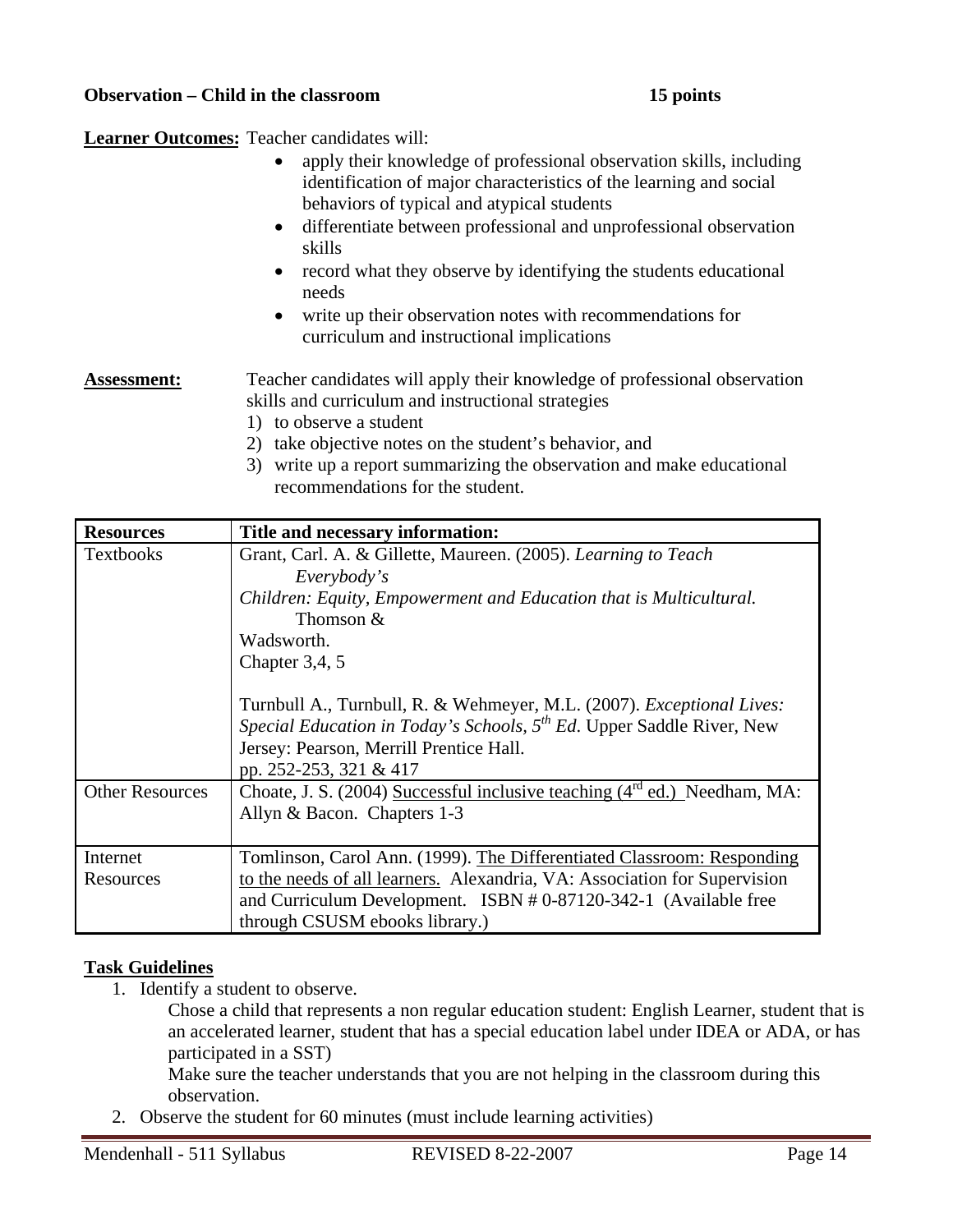- 3. It is NOT REQUIRED to see the student's records. These are confidential and you may not have access. If you are able to read the child's record include that in your background report.
- 4. Remember to keep all information about your student confidential. Use pseudonyms (false names) for the child, the child's teacher and the school.
- 5. Write Student Data: Part I of Report. (This part of the report is only a documentation of what you see and hear. DO NOT include any opinions.)
- 6. Write Observation Summary & Recommendations: Part II of Report (This is the only place you can share your opinions.)

## **Background Information**

- Student's Pseudonym
- Your name
- Chronological Age of Student
- Student's Grade
- Pre-school and K-12 school history if available
- Health issues (allergies, diagnosed ADHD, glasses...)
- Family information: does the child live with and who else is part of the student's family (divorced parents, raised by grandmother, siblings, foster family…)
- Special service student receives (IEP, SST, ESL, referred for testing)
- Attendance and tardiness concerns

#### **Placement**

- What program is student receiving students from
- Where is student receiving those services?
- What portion of the day is the student in general education?
- What portion is student in other placements?
- How have the student's unique needs and services impacted their success/progress in school?
- Describe the setting in which you observed the student in detail
	- o What does the room look like?
	- o Where is the student in the room?
	- o Who are the educators in the room?
	- o What proximity do the educators have with the student?
	- o What students are near the student you are observing?

### **Performance (Student learning)**

- Describe the student's body language
- Describe the student's facial expressions
- Describe the student's actions/activities as they participate in class
- Describe the student's verbal and nonverbal interactions with peers and adults
- What does the student do to show their learning?
- What type of checking for understanding for the students learning is evident
- Describe verbal and nonverbal interactions adults have with student (how does the teacher interact with the student)
- Describe verbal and nonverbal interactions peers have with student

#### **Summary**

- Describe the students areas of strength
- Describe the students areas of need
- Use data from observation to support your assessment

#### **Recommendations**

- How could the content of the lesson be adapted to meet the student's needs?
- How could the teacher engage the student in the lesson?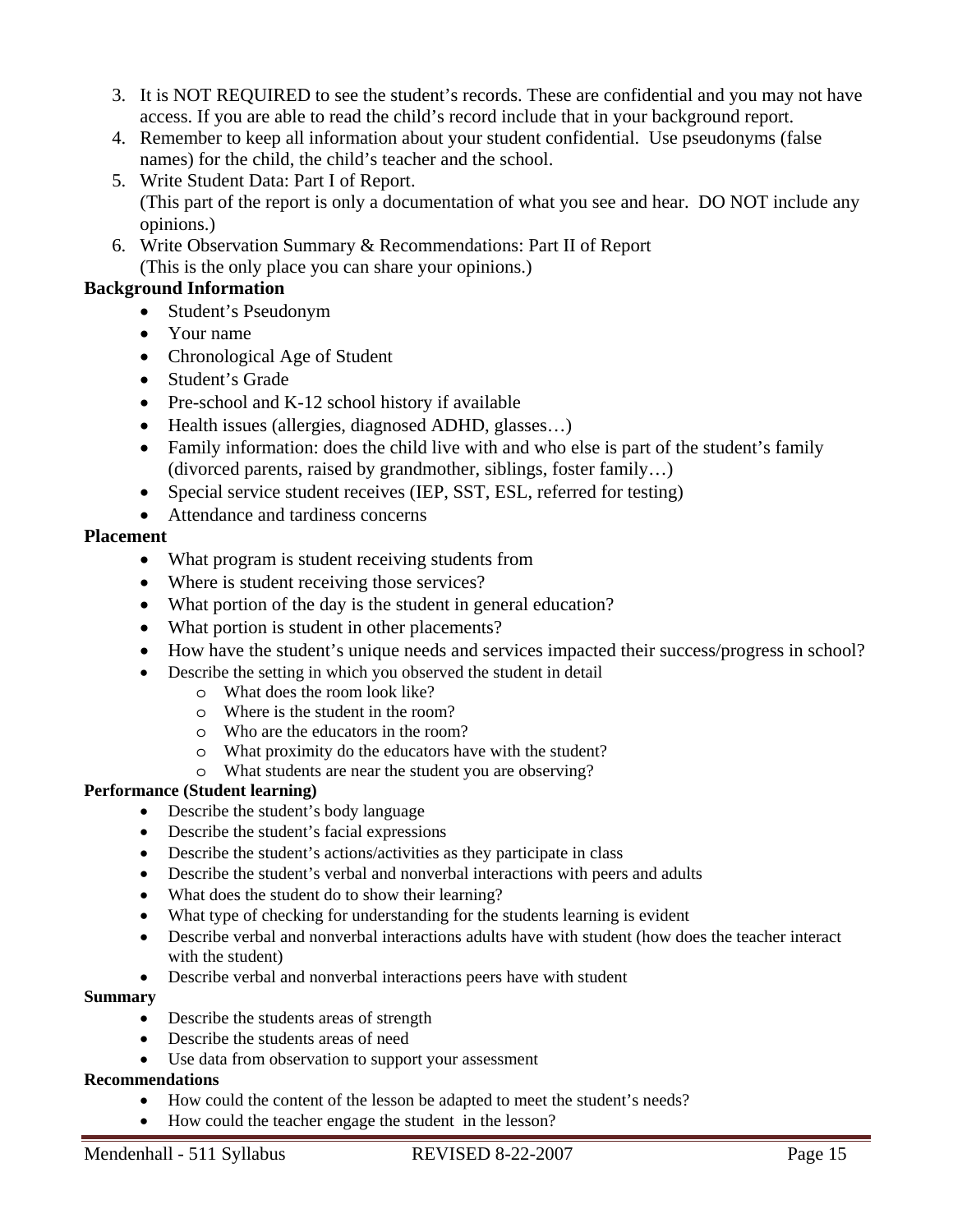- What other strategies could the teacher have used to meet the needs of this student?
- What adaptations for checking for understanding or assessment could have been used?
- What are your recommendations for behavior management (seating arrangement, contract, management strategies…) to help this student succeed?
- What does the student need to succeed?

| <b>Rubric for Observation: Child in classroom</b><br><b>15 Points</b> |                                                                                    |                                                                                                        |                                                                                |               |
|-----------------------------------------------------------------------|------------------------------------------------------------------------------------|--------------------------------------------------------------------------------------------------------|--------------------------------------------------------------------------------|---------------|
| <b>Elements</b>                                                       | <b>Beginning to Meet</b><br><b>Expectations</b><br>1 points                        | <b>Approaching Expectations</b><br>2 point                                                             | <b>Meets Expectations</b><br>3 points                                          | <b>Points</b> |
| <b>Background</b><br><b>Information</b>                               | Minimum information to<br>the children observed                                    | Some details about the<br>children observed                                                            | Complete information to<br>demonstrate understanding<br>of the child           |               |
| <b>Placement</b>                                                      | Identifies programs the<br>student is placed in.                                   | Information about the<br>students placement is vague                                                   | Clearly defines the students<br>day and the programs they<br>participate in    |               |
| <b>Performance (student</b><br>learning)                              | Vague understanding of<br>the students learning that<br>is taking place            | Some understanding of the<br>students learning and<br>interactions in the classroom                    | Details explain the learning<br>by the student with peers<br>and teacher       |               |
| <b>Summary</b>                                                        | No evidence to show<br>understanding of the<br>child's strength and<br>challenges. | Assessment of the strengths<br>and challenges is not based<br>on evidence                              | Supporting evidence to<br>show the strengths and<br>challenges of the student. |               |
| <b>Recommendations</b>                                                | Recommendations to<br>improve student<br>understanding are not<br>clear.           | There are a few<br>recommendations to show<br>the child could have used<br>some additional assistance. | Recommendations clearly<br>define the understanding of<br>the child's needs.   |               |
| <b>Total Points</b>                                                   |                                                                                    |                                                                                                        |                                                                                |               |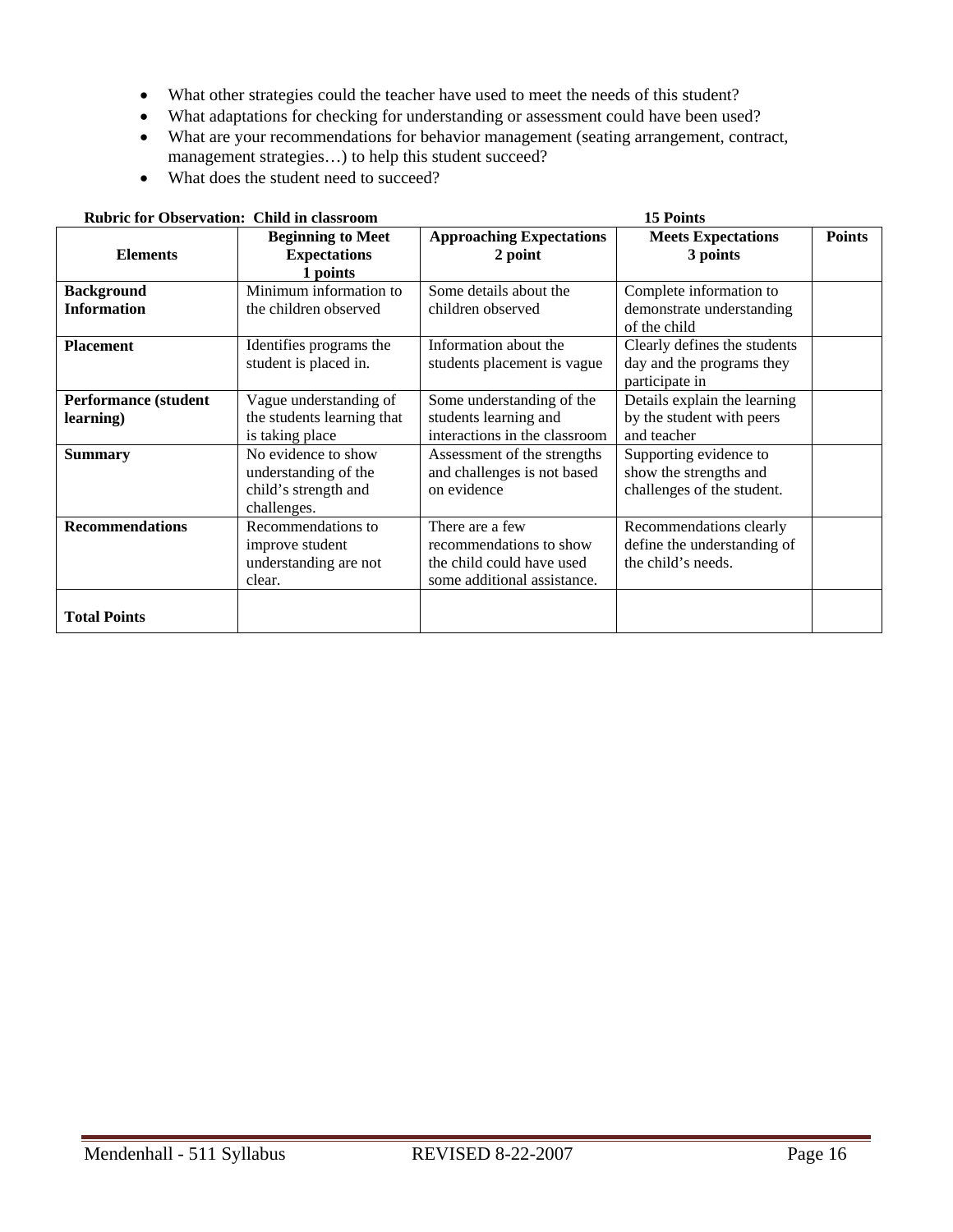#### **TPE and TPA Assignments 15 points 15 points**

**Learner Objectives:** Knowledge and skill in creating an electronic portfolio.

**Assessment:** Teacher candidates apply what they have learned from the required assignments to the TPE's designated in a cogent, first person reflection in TaskStream. Teacher candidates will include all necessary components in their final submission of the electronic portfolio.

| Resource(s):       | Title and necessary information:                                                                                                                                                                                                                                                                                                                                                   |
|--------------------|------------------------------------------------------------------------------------------------------------------------------------------------------------------------------------------------------------------------------------------------------------------------------------------------------------------------------------------------------------------------------------|
| Internet $Site(s)$ | http://lynx.csusm.edu/coe/eportfolio/index.asp<br>This will take you to the CSUSM COE website where you can get help with how<br>to create your electronic portfolio and information on the required elements.<br>http://www.taskstream.com<br>This is the TaskStream home page where you will register for Taskstream and<br>return to when working on your electronic portfolio. |

### **Task Guidelines for Electronic Portfolio – Taskstream TPEs**

The purpose of the portfolio is to assess how well you meet the TPEs. Although all the artifacts you place (more than 1 per TPE) in your portfolio have been assessed/graded by your professors, it is not clear if you have a thorough understanding of the TPEs and can make the connection between the assignments completed in class with the teaching you have experienced and the TPEs. Your task to write a cogent reflective essay for each TPE on how the artifacts you have chosen provide evidence that shows you have demonstrated meeting each TPE. Each narrative must include a: a) description b) analysis and c) reflection.

#### **Responses to TPE's 6d**

It is important to recognize that the TPEs are threaded throughout the credential program, as a whole, and are addressed multiple times in each course. Even though we are referencing and seeking to understand many TPEs in this course, you are specifically responsible for writing a response for TPE **6d**  in the Task Stream Electronic Portfolio.

Each assigned response will relate to course assignments, discussions, and/or readings that provide a deeper understanding of the specified TPE. As you write, the goal is to describe your learning as it relates to the TPE, to analyze artifacts (assignments) and explain how they are evidence of your learning, and to reflect on the significance of your learning (the "so what") and where you need to go next related to the TPE. A four paragraph structure will help you develop your response. It is suggested to type your response into a *Word* document and paste it into Taskstream once you have proofed it for spelling, grammar and understanding.

## **TPE Narrative Response Structure**

**1st paragraph: Description:** Introduction to your response that uses the words of the TPE. DO NOT restate the TPE; instead, introduce your reader to the focus of your response as it relates to the TPE. This is basically an extended thesis statement related to the TPE. Use first person language. Introduce the names of the pieces of artifact evidence you will explain and analyze in paragraph 2 and 3. **2nd paragraph: Analysis of Artifact Evidence #1:** Explain how one attached artifact is evidence of your learning related to the TPE. The key here is "evidence." How does this artifact prove that you have learned something specific related to this TPE? Describe, analyze and reflect on your artifact here **3rd paragraph: Analysis of Artifact Evidence #2:** Explain how another attached artifact is evidence of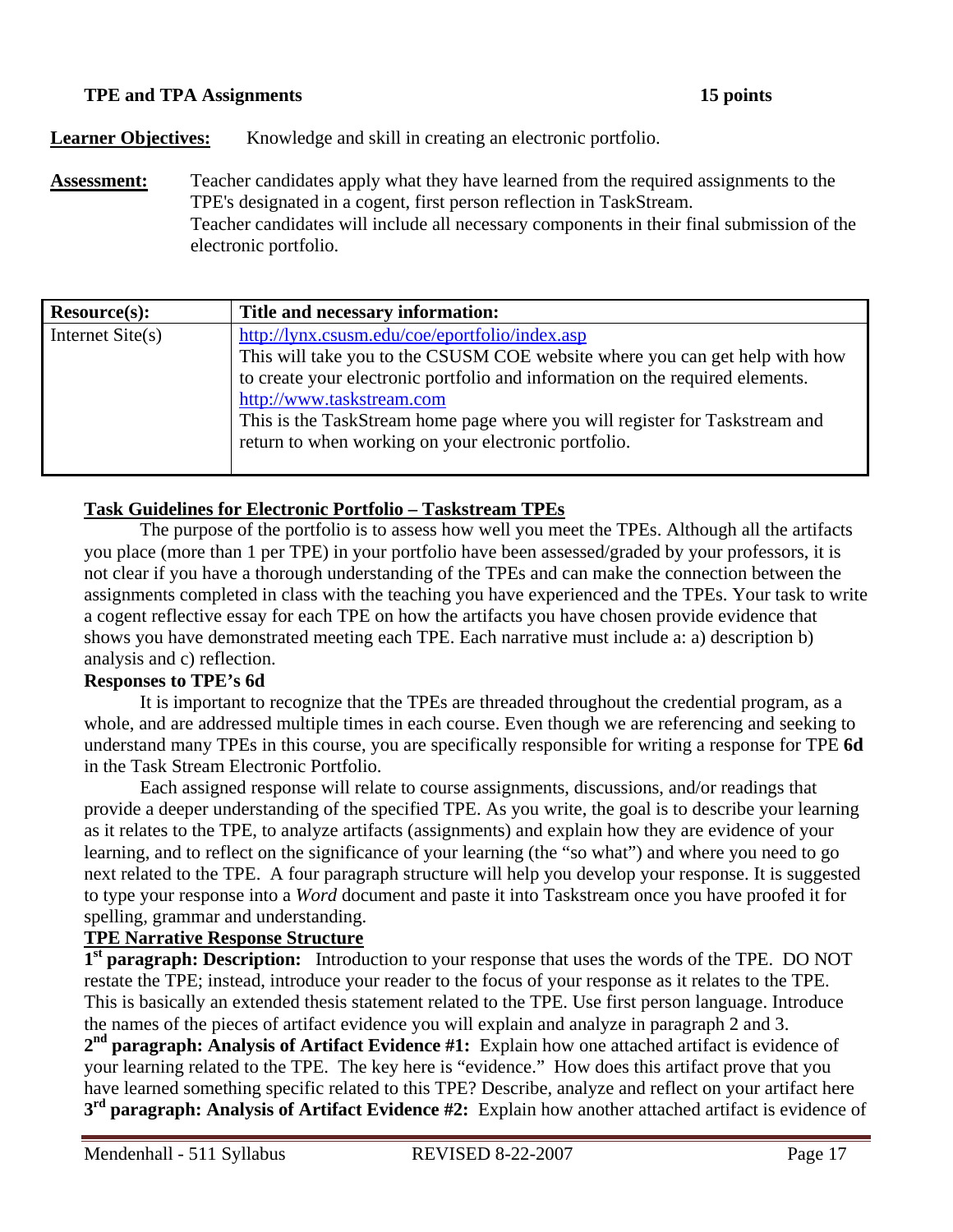your learning related to the TPE. Describe, analyze and reflect on your artifact here.

**4th paragraph: Reflection:** Reflect upon and summarize the significance of your learning overall (connected to the TPE) and explain what you still need to learn related to this TPE. This addresses the "so what?" or "the big picture" of your learning. How does knowing this impact you and students?

### **Upload your TPE Narrative Response in as a Text**

- Copy the complete TPE response in the word document
- Proof your TPE narrative response. Remember to use spell and grammar check.
- Open your Tasksteam account
- Go to "View My Work"
- Click on "CSUSM Multiple Subject Portfolio" this should take you to "#3 Edit Content"
- Go to the TPE number you are working on
- Go to "Add/Edit"
- Go to Text
- Paste your complete TPE response into the text box
- Check for completeness

## • **Upload TPE Evidence Artifacts**

- Open your Tasksteam account
- Go to "View My Work"
- Click on "CSUSM Multiple Subject Portfolio" this should take you to "#3 Edit Content"
- Go to the TPE number you are working on
- Go to "Add/Edit"
- Go to Attachment
- Name file. Choose the name you use to refer to the evidence within the TPE Narrative Response. Capitalize like a title.
- Choose your file from your computer and upload your attachment
- Describe your file. Write a sentence or two to elaborate on this evidence beyond it's name.
- If you would like you can select standards that are aligned with the artifact and TPE.
- Spell Check
- Check for attachment format and completeness.

Be succinct in your writing; more is NOT better. State your ideas clearly and keep them grounded in the evidence of your learning as represented by your artifacts. When you submit each TPE response, you will receive feedback from the instructor that asks for revision or says that you are done. You will not get full credit for this assignment if you are asked to revise and you do not. Please continue to check your TaskStream portfolio until the instructor says you are done with each TPE response for the course. More details about using TaskStream will be given in class and can be found on WebCT.

|  | <b>Rubric for Taskstream</b> |
|--|------------------------------|
|--|------------------------------|

| <b>Element</b> | <b>Beginning to Meet</b><br><b>Expectations</b><br>1 point | <b>Approaching</b><br><b>Expectations</b><br>2 points                                | <b>Meets Expectations</b><br>5 points                                                                         | <b>Total</b><br>points |
|----------------|------------------------------------------------------------|--------------------------------------------------------------------------------------|---------------------------------------------------------------------------------------------------------------|------------------------|
| TPE 6D         | Has some understanding<br>of addressing the TPE            | Understands the format of<br>the TPE but does not<br>address each area<br>adequately | TPE shows the<br>understanding of the<br>concept and has artifacts<br>that relate to the TPE<br>expectations. |                        |
| Total          |                                                            |                                                                                      |                                                                                                               |                        |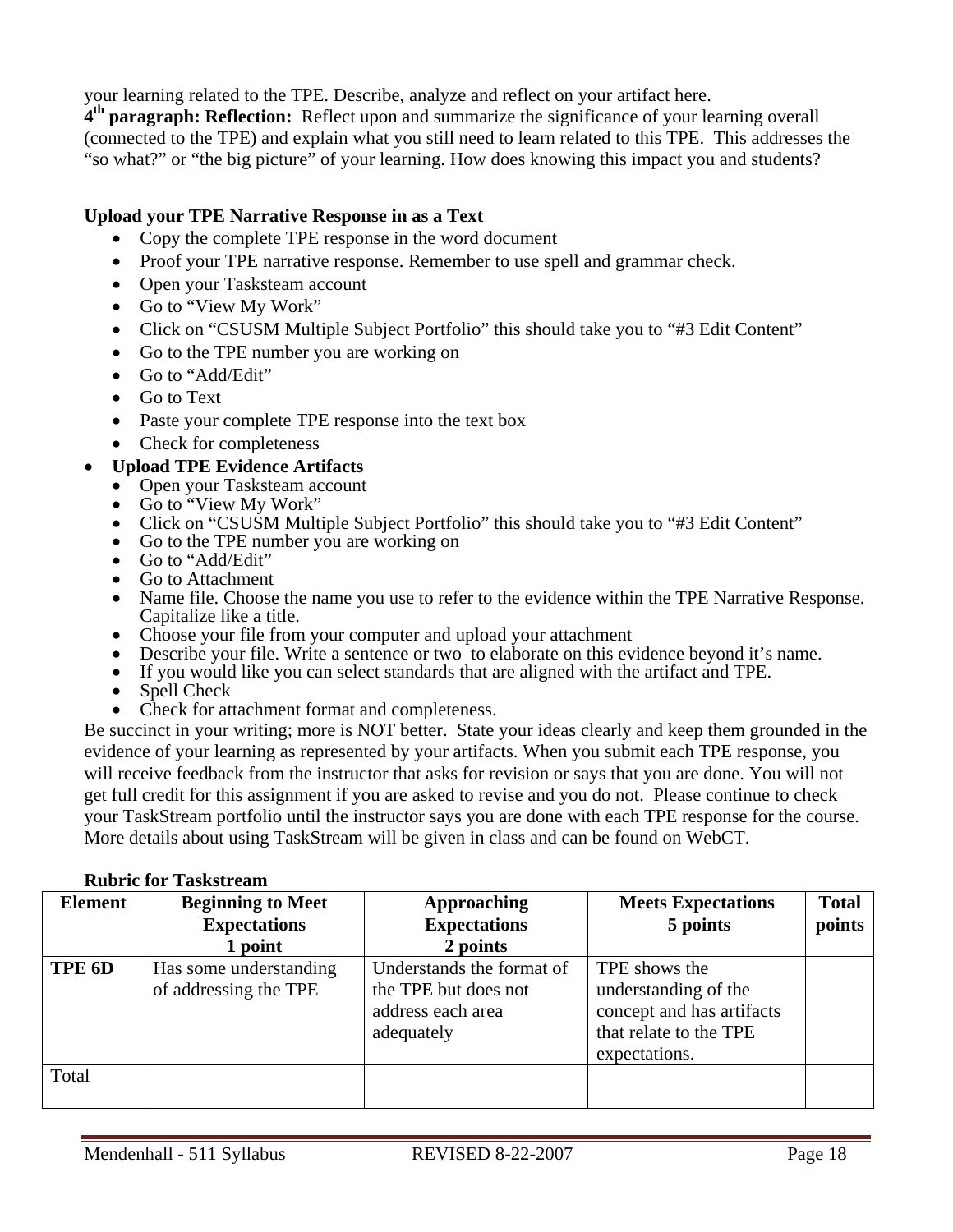### **TaskStream TPE Response Checklist**

*Your TPE response should include the following DESCRIPTION, ANALYSIS, and REFLECTION sequence and contain a minimum of two artifacts as evidence of your learning. Where possible, include artifacts from both your coursework and your field work.* 

|           | Description Paragraph (DESCRIBE your learning relative to the TPE)       |  |
|-----------|--------------------------------------------------------------------------|--|
|           | Did you identify what part of the TPE you are addressing using language  |  |
|           | from the TPE?                                                            |  |
| $\bullet$ | Did you give an overview of your learning related to the elements of the |  |
|           | TPE you identified above?                                                |  |
| $\bullet$ | Did you name the artifacts you will be explaining in your following      |  |
|           | paragraphs as evidence of your learning?                                 |  |
| $\bullet$ | Did you capitalize the name of your artifact attachments like a title?   |  |
| $\bullet$ | Are you consistent about what you call your evidence?                    |  |
| $\bullet$ | Did you spell out acronym and then introduce acronym in a parenthesis?   |  |
| $\bullet$ | Did you use first person language?                                       |  |
|           | Evidence Paragraph (ANALYZE an artifact to demonstrate your learning)    |  |
|           | Did you identify the artifact you are analyzing?                         |  |
| $\bullet$ | Did you explain how this piece of evidence addresses elements of the     |  |
|           | TPE you outlined in your opening paragraph?                              |  |
| $\bullet$ | Is this artifact a good representation of the elements of this TPE—is it |  |
|           | an effective representation of your learning related to this TPE?        |  |
| $\bullet$ | Did you use first person language?                                       |  |
| $\bullet$ | Did you attach your artifact to your response in TaskStream?             |  |
| $\bullet$ | Does your attachment have an appropriate title and short descriptor?     |  |
|           | Evidence Paragraph (ANALYZE an artifact to demonstrate your learning)    |  |
| $\bullet$ | Did you identify the artifact you are analyzing?                         |  |
| $\bullet$ | Did you explain how this piece of evidence addresses elements of the     |  |
|           | TPE you outlined in your opening paragraph?                              |  |
| $\bullet$ | Is this artifact a good representation of the elements of this TPE—is it |  |
|           | an effective representation of your learning related to this TPE?        |  |
| $\bullet$ | Did you use first person language?                                       |  |
| $\bullet$ | Did you attach your artifact to your response in TaskStream?             |  |
| $\bullet$ | Does your attachment have an appropriate title and short descriptor?     |  |
|           | Reflection Paragraph (REFLECT on your learning and next steps)           |  |
| $\bullet$ | Did you reflect upon and summarize the significance of your learning     |  |
|           | overall (connected to the TPE)                                           |  |
| $\bullet$ | Did you explain what you still need to learn related to this TPE?        |  |
| $\bullet$ | Did you use first person language?                                       |  |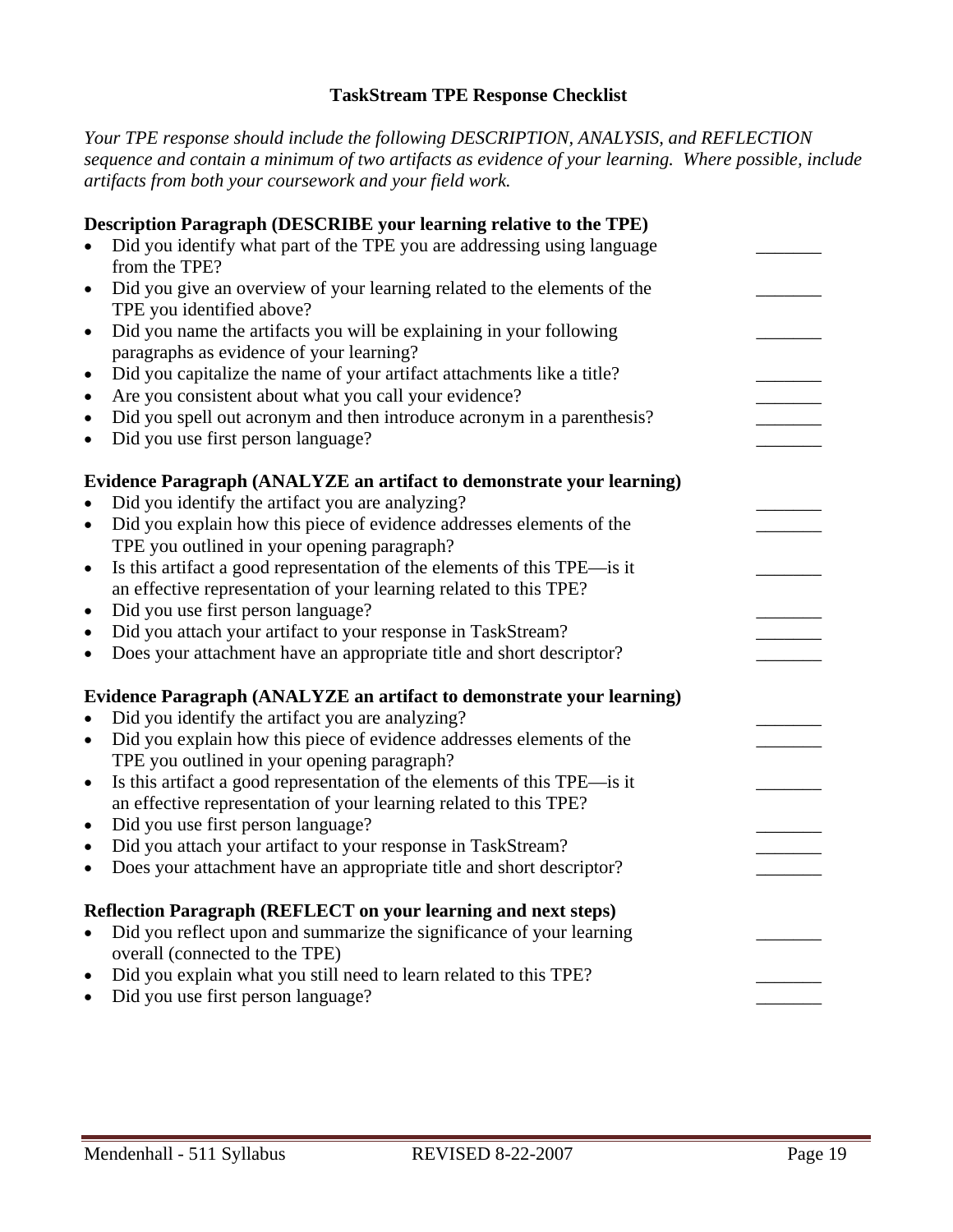## **California Commission on Teacher Credentialing and the CA TPA**

.

Task 1: Principles of Content-Specific and Developmentally Appropriate Pedagogy

In Task 1 includes four distinct scenarios that cover developmentally appropriate pedagogy, assessment practices, adaptation of content-specific pedagogy for English learners, and adaptation of contentspecific pedagogy for students with special needs, respectively. Each scenario is based on specific components in the candidate's subject matter content area, either a multiple subject or a single subject content area.

#### **Overview of Task 1**

| You are given: | Scenario 1: Developmentally appropriate pedagogy                       |  |  |
|----------------|------------------------------------------------------------------------|--|--|
|                | Scenario 2: Assessment practices                                       |  |  |
|                |                                                                        |  |  |
|                | Scenario 3: Adaptation of content specific pedagogy for                |  |  |
|                | English learners                                                       |  |  |
|                | Scenario 4: Adaptation of content specific pedagogy for                |  |  |
|                | students with special needs.                                           |  |  |
|                | a description and explanation of instructional strategies<br>$\bullet$ |  |  |
| You submit:    | and student activities you would choose that address the               |  |  |
|                | learning goals and developmental needs of the                          |  |  |
|                | student(s). (Scenario 1)                                               |  |  |
|                | an analysis of an assessment plan presented and                        |  |  |
|                | identification of how the suggested additional                         |  |  |
|                | assessment can the address a teacher's dilemma                         |  |  |
|                | (Scenario 2)                                                           |  |  |
|                | an adaptation of the content specific pedagogy                         |  |  |
|                | presented for English Learners including learning needs,               |  |  |
|                | strategies or activities, content accessibility, and                   |  |  |
|                | assessment strategies. (Scenario 3)                                    |  |  |
|                | an adaptation of the content specific pedagogy                         |  |  |
|                | presented for students with special needs including                    |  |  |
|                | strategies or activities, content accessibility, and                   |  |  |
|                | assessment strategies. (Scenario 4)                                    |  |  |

### **A. WHAT IS BEING MEASURED**

The following six Teaching Performance Expectations are measured in this task:

#### **Making Subject Matter Comprehensible to Students**

• TPE 1- Specific Pedagogical Skills for Subject Matter Instruction

#### **Assessing Student Learning**

• TPE 3 - Interpretation and Use of Assessments

### **Engaging and Supporting Students in Learning**

- TPE 4 Making Content Accessible
- TPE 6 Developmentally Appropriate Teaching Practices
- TPE 7 Teaching English Learners

### **Planning Instruction and Designing Learning Experiences for Students**

• TPE 9 - Instructional Planning

Additional instruction, support materials and classroom time will be provided to you to process this activity.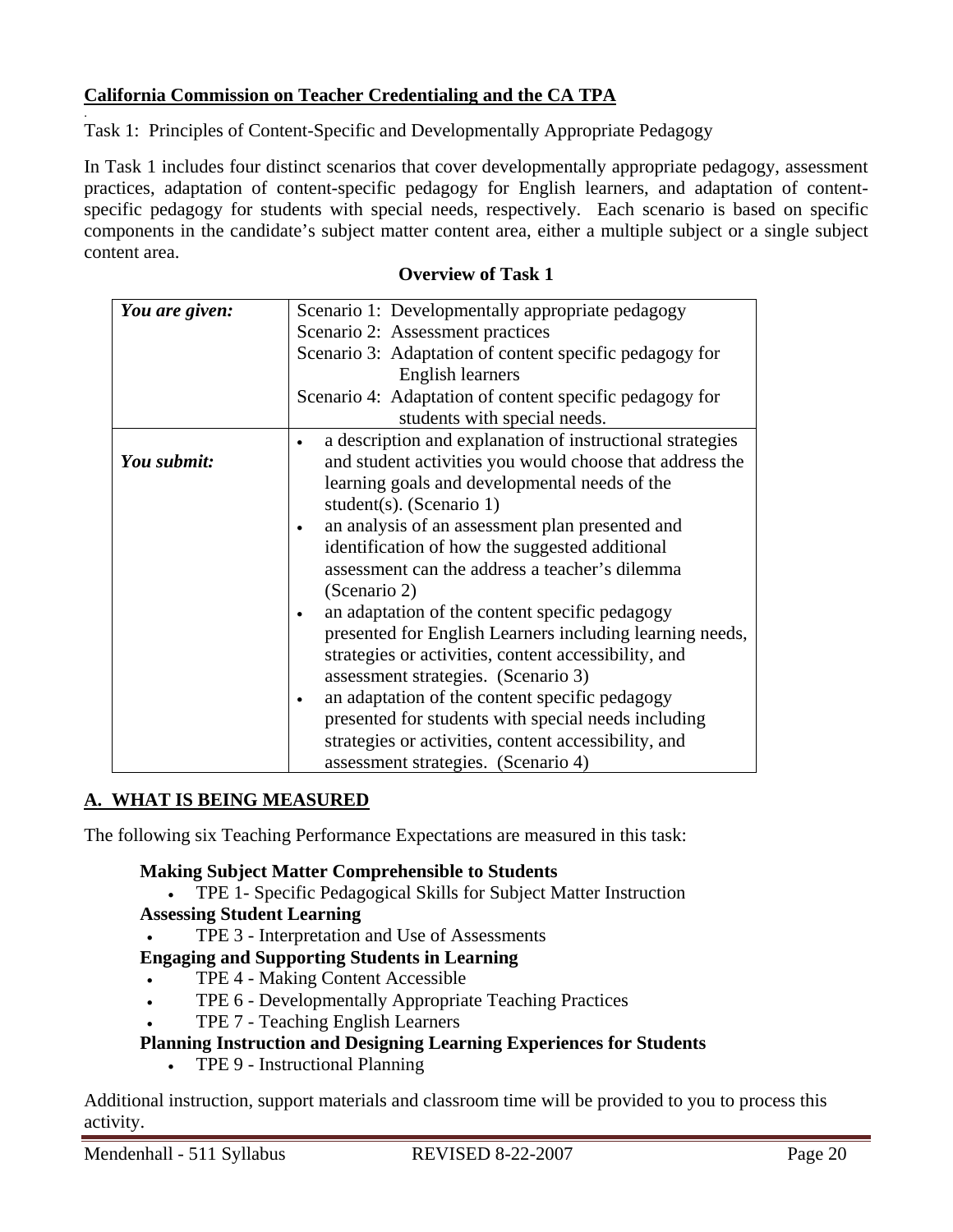|                   | <b>Experiencing diversity (minority report)</b><br>10 points                        |  |  |
|-------------------|-------------------------------------------------------------------------------------|--|--|
| <b>Learning</b>   | Students will be able to understand the challenge of feeling successful in an       |  |  |
| outcomes          | unfamiliar setting/culture/language through direct, meaningful participation in     |  |  |
|                   | the setting/culture/language of their choice.                                       |  |  |
|                   |                                                                                     |  |  |
| <b>Assessment</b> | Prerequisite will include becoming familiar with the event they are going to attend |  |  |
|                   | through the internet or other resources.                                            |  |  |
|                   | Teacher candidates will write a 3 page about an event they attended that was        |  |  |
|                   | unfamiliar to them based on culture, ethnicity, gender, or religious beliefs.       |  |  |
|                   |                                                                                     |  |  |

| <b>Resources</b>  | Web site or other resource for prerequisite of chosen event                              |  |  |
|-------------------|------------------------------------------------------------------------------------------|--|--|
|                   |                                                                                          |  |  |
| <b>Assessment</b> | Experiencing an event that causes the candidate to experience and understand how         |  |  |
|                   | to support their future students when they enter their class that is unfamiliar to them. |  |  |

#### **Prerequisite skills:**

- 1. Chose an event that you are not familiar with that will give you a new culture, ethnicity, gender, or religious experience. **This must be a new event that you are NOT familiar with and you must go by yourself.**
- 2. Become knowledgeable about the event you will be visiting for background information.

#### **Task guidelines:**

- 1. Give a description of the background information that was found prior to attending the event.
- 2. Give a description of the unfamiliar setting and culture of the event you attended.
- 3. Define how this unfamiliar event was an experience for you either negative or positive and why.
- 4. Describe interactions you had with individuals/group from the event.
- 5. Discuss one to three similarities/differences between your perspectives after reading about the event prior to attending.
- 6. Explain how this experience was different or similar to other events you have attended.
- 7. Write a reflection of your feelings of the unfamiliar event and draw some conclusions how you will parallel that situation which your students may also experience those feelings as they enter your class.
- 8. Discuss strategies you will use to diffuse students feelings of the unfamiliar or feeling left out.
- 9. Discuss how this experience will assist you in understanding students you will have in your class.

| <b>Element</b>       | <b>Beginning to Meet</b> | <b>Approaching</b>        | <b>Meets Expectations</b>  | <b>Total</b> |
|----------------------|--------------------------|---------------------------|----------------------------|--------------|
|                      | <b>Expectations</b>      | <b>Expectations</b>       | 3-4 points                 | points       |
|                      | 1-2 points               | 2-3 points                |                            |              |
| Prerequisite         | Some information         | Give some specific        | Give specific information  |              |
|                      |                          | information about the     | and connected with         |              |
|                      |                          | event prior to attending  | concerns or feelings prior |              |
|                      |                          |                           | to the event $(3)$         |              |
| <b>Experience of</b> | Give more details about  | Connect part of the event | Event is connected with    |              |
| event                | the event than the       | with reflective thoughts  | prior experiences and      |              |
|                      | experience               |                           | reflection about the event |              |

#### **Rubric for experiencing diversity**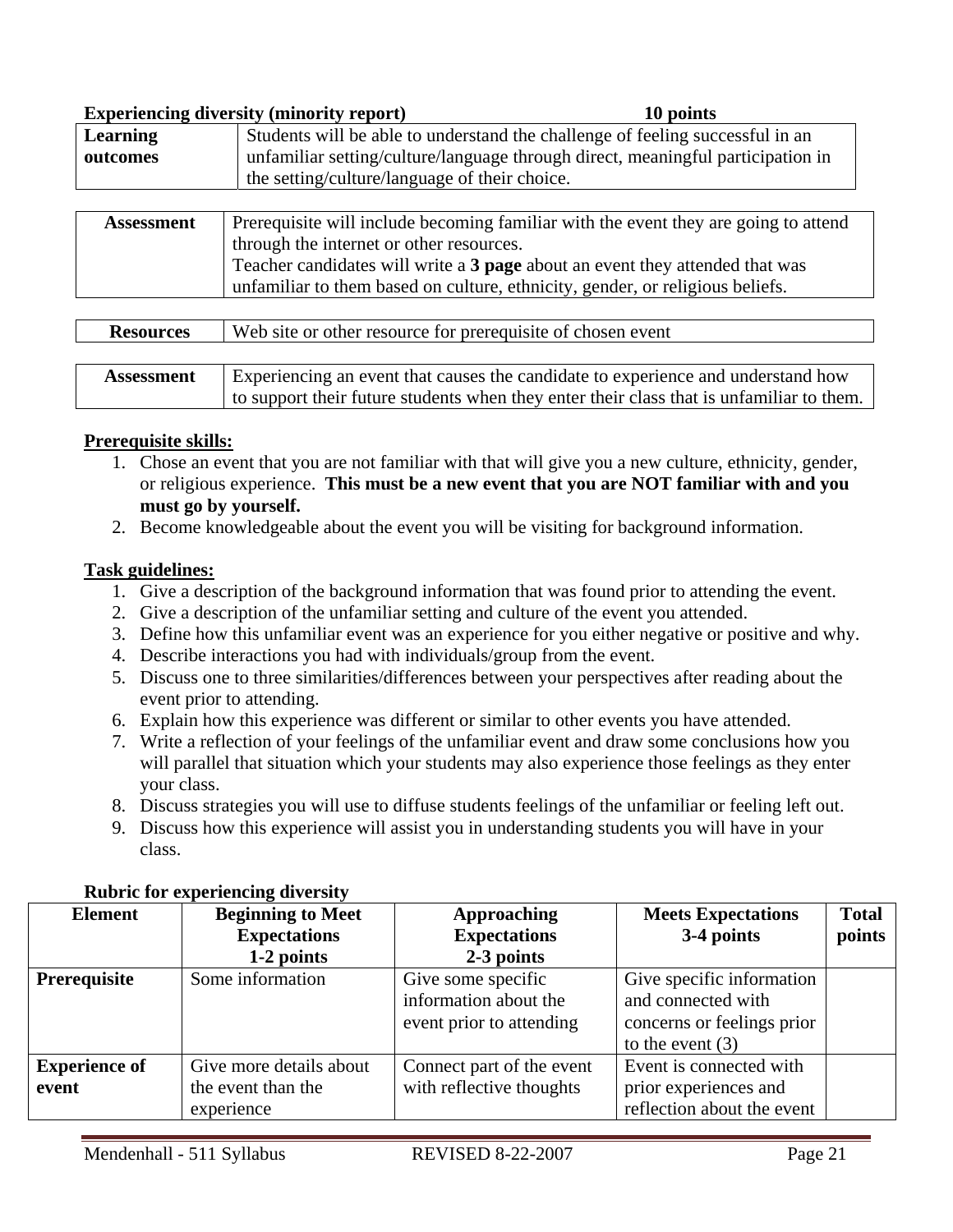|                         |                           |                           | is strong. $(4)$           |
|-------------------------|---------------------------|---------------------------|----------------------------|
| <b>Interaction with</b> | Had no interaction, just  | Had some interaction but  | Interaction with           |
| people                  | observed                  | does not reflect what was | individuals reflecting on  |
|                         |                           | learned from the          | what was learned from      |
|                         |                           | individuals               | the participants. $(4)$    |
| <b>Strategies for</b>   | Have a vague idea of how  | Able to give one strategy | Give 3 or more strategies  |
| students                | this experience can       | that can be used for      | that could be used to      |
|                         | transfer to the classroom | students                  | assist students in feeling |
|                         |                           |                           | comfortable in your class  |
|                         |                           |                           | in an unfamiliar setting.  |
|                         |                           |                           | (4)                        |
| <b>Total points</b>     |                           |                           |                            |

# **Classroom Management** 15

**points** 

**Learner Objectives:** Teacher candidates will be able to design a classroom management plan for students with diverse needs.

**Assessment:** Teacher candidates will write a **3-page** group paper on classroom management plan that addresses all students' needs for a specific grade level. Teacher candidates will identify a minimum of three beliefs about teaching and learning and show how their beliefs are implemented in the management plan including levels of consequences and rewards. Each candidate will write a one page reflection sheet regarding how they see themselves implementing the classroom management plan the group has identified.

| <b>Resources</b>   | Title and necessary information:                                                   |  |  |  |  |  |
|--------------------|------------------------------------------------------------------------------------|--|--|--|--|--|
| Textbooks          | Grant, Carl. A. & Gillette, Maureen. (2005). Learning to Teach Everybody's         |  |  |  |  |  |
|                    | Children: Equity, Empowerment and Education that is Multicultural. Thomson &       |  |  |  |  |  |
|                    | Wadsworth. Chapter 3                                                               |  |  |  |  |  |
|                    |                                                                                    |  |  |  |  |  |
|                    | Villa, Richard, & Thousand, Jacquelyn. (1995). Creating and inclusive school.      |  |  |  |  |  |
|                    | Alexandria, VA: ASCD. Chapters 3 & 5                                               |  |  |  |  |  |
| Other              | Choate, J. S. (2000) Successful inclusive teaching (3rd ed.). Needham, MA: Allyn & |  |  |  |  |  |
| Resources          | Bacon. Chapter 15                                                                  |  |  |  |  |  |
| Internet $Site(s)$ | Visit a website                                                                    |  |  |  |  |  |
|                    |                                                                                    |  |  |  |  |  |

## **Prerequisite skills:**

- Teacher candidates are able to identify and discuss their beliefs about teaching and learning as related to student behavior.
- Teacher candidates are able to identify strategies to meet the needs of
	- o Students learning English
	- o Student that are accelerated learners
	- o Students that need special education support under IDEA and/or ADA

## **Task Guidelines**

1. Complete the 3 following activities to prepare your group for writing your discipline plan:

- \* Read 3 or more discipline theories/classroom management models from texts or websites.
- One hour and a half of observation of a classroom focusing on the teachers strategies for classroom management.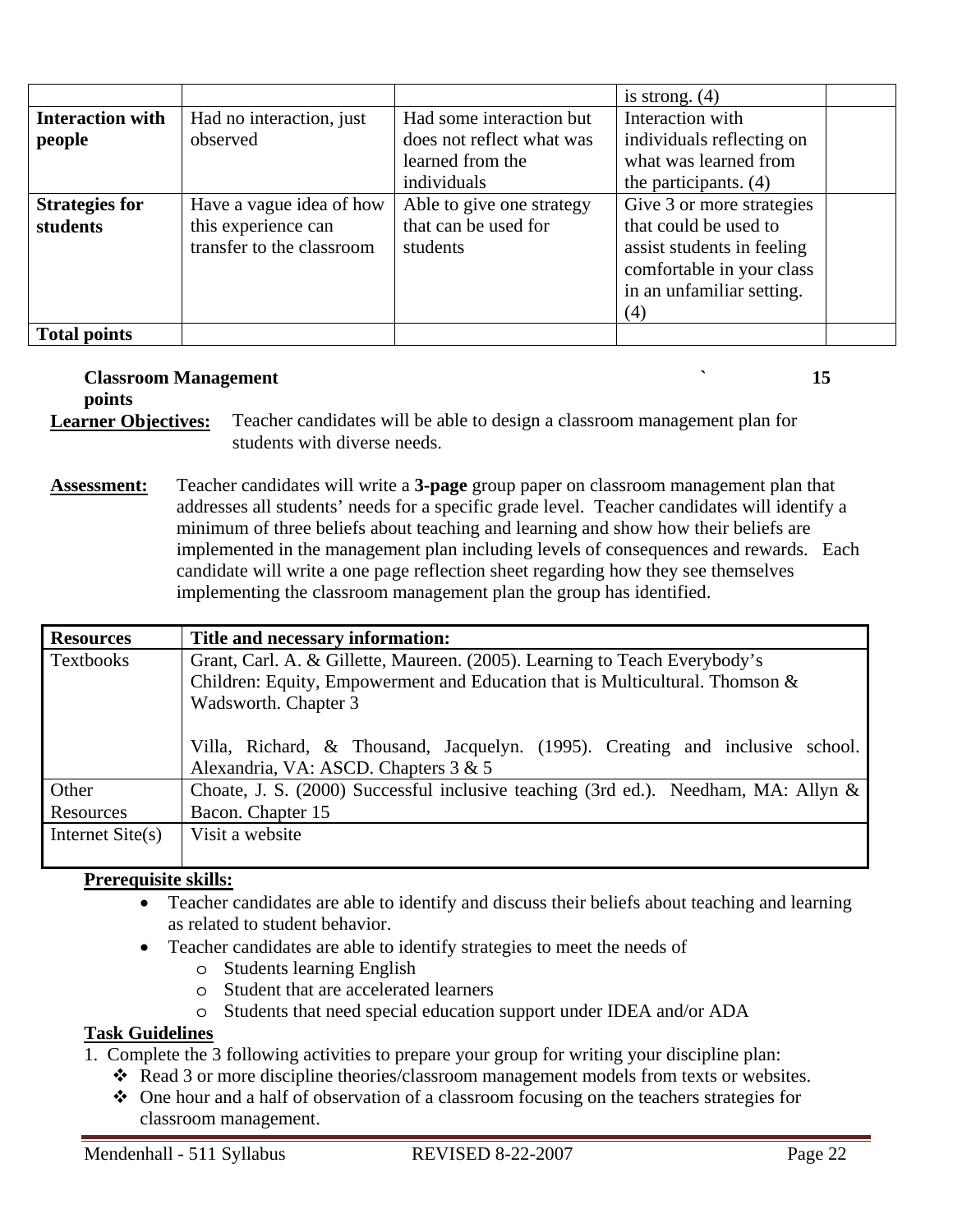$\triangle$  Interview the teacher you observe about their educational beliefs and how they implement those beliefs in their classroom management plans in connection with your observation

2. Identify grade level/types of students (EL, GATE, Special education and, regular) and develop a discipline plan that has consequence and rewards that are suitable for that grade level and the student needs.

3. Identify a minimum of three core beliefs you have about teaching and learning and how those impact your classroom management plan.

4. Discuss 2-3 management strategies you will use to assist your students in following your management plan.

5. The one page reflection sheet will connect the classroom observation, teacher interview, and web sites with the group management plan.

|                          | <b>Beginning to Meet</b>  | <b>Approaching</b>      | <b>Meets Expectations</b> | <b>Total</b>  |
|--------------------------|---------------------------|-------------------------|---------------------------|---------------|
| <b>Elements</b>          | <b>Expectations</b>       | <b>Expectations</b>     | 4 points                  | <b>Points</b> |
|                          | 1-2 points                | 3 points                |                           |               |
| Prerequisite             | Evidence of completing    | Evidence of completing  | Evidence of completing    |               |
| tasks                    | one                       | two                     | three                     |               |
| <b>Identification of</b> | Vague definition of       | Students identified     | All students identified   |               |
| student                  | students and their needs. | without clear           | with clear knowledge of   |               |
| grade/population         |                           | characteristics         | student behavior and      |               |
|                          |                           |                         | needs                     |               |
| <b>Educational</b>       | Identify 1beliefs.        | Identify 3 beliefs with | Identify 3 educational    |               |
| <b>Beliefs</b>           |                           | vague understanding of  | beliefs, describe how     |               |
|                          |                           | how they are impacted   | they will be              |               |
|                          |                           | by the management plan. | implemented in your       |               |
|                          |                           |                         | classroom management      |               |
|                          |                           |                         | plan                      |               |
| Define your              | Define plan without       | Define your plan with   | Define your plan with     |               |
| management               | reasoning                 | some thought and        | sound reasoning that is   |               |
| plan                     |                           | explanation             | defensible for that grade |               |
|                          |                           |                         | level.                    |               |
| <b>Strategies to</b>     | There is little           | Some of your strategies | Each strategy is clearly  |               |
| assist the               | connection between        | are linked to your      | linked to your            |               |
| students in the          | your strategies and your  | educational beliefs.    | educational beliefs based |               |
| implementation           | educational beliefs.      |                         | on the needs of the       |               |
| of the plan              |                           |                         | student.                  |               |
| <b>Total Points</b>      |                           |                         |                           |               |
|                          |                           |                         |                           |               |

## **Rubric Classroom Management Plan**